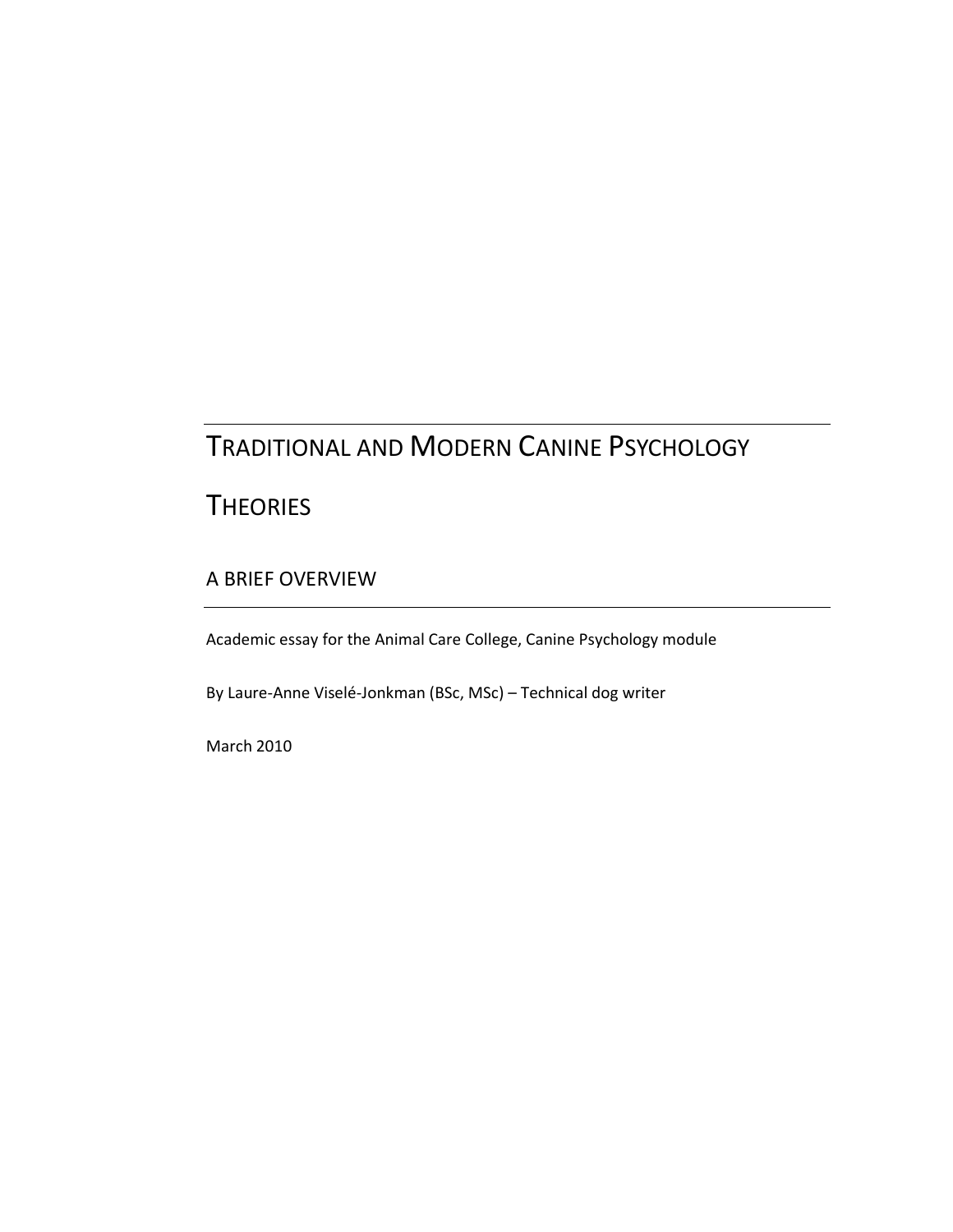## Contents

| Initiating an interaction with a human (like nuzzling the owner for attention): 6<br>Zig-zagging back to the owner when called, often stopping to sniff<br>Walking in front of a human, in particular entering thresholds like gates or doors. 7<br>Not instantly and systematically obeying a 'well-known' command  8                                                                                   |  |
|----------------------------------------------------------------------------------------------------------------------------------------------------------------------------------------------------------------------------------------------------------------------------------------------------------------------------------------------------------------------------------------------------------|--|
|                                                                                                                                                                                                                                                                                                                                                                                                          |  |
| Integrity of the relationship: 'He should just do it because I have asked'  9                                                                                                                                                                                                                                                                                                                            |  |
|                                                                                                                                                                                                                                                                                                                                                                                                          |  |
|                                                                                                                                                                                                                                                                                                                                                                                                          |  |
|                                                                                                                                                                                                                                                                                                                                                                                                          |  |
| The modern take on behaviour traditionally assigned to dominance  14                                                                                                                                                                                                                                                                                                                                     |  |
| Initiating an interaction with a human (like nuzzling the owner for attention) 14<br>Zig-zagging back to the owner when called, often stopping for a sniff 15<br>Resting on furniture such as beds or couches, or any elevated places 15<br>Walking in front of a human, in particular entering thresholds like gates or doors 16<br>Not instantly and systematically obeying a 'well-known' command  17 |  |
|                                                                                                                                                                                                                                                                                                                                                                                                          |  |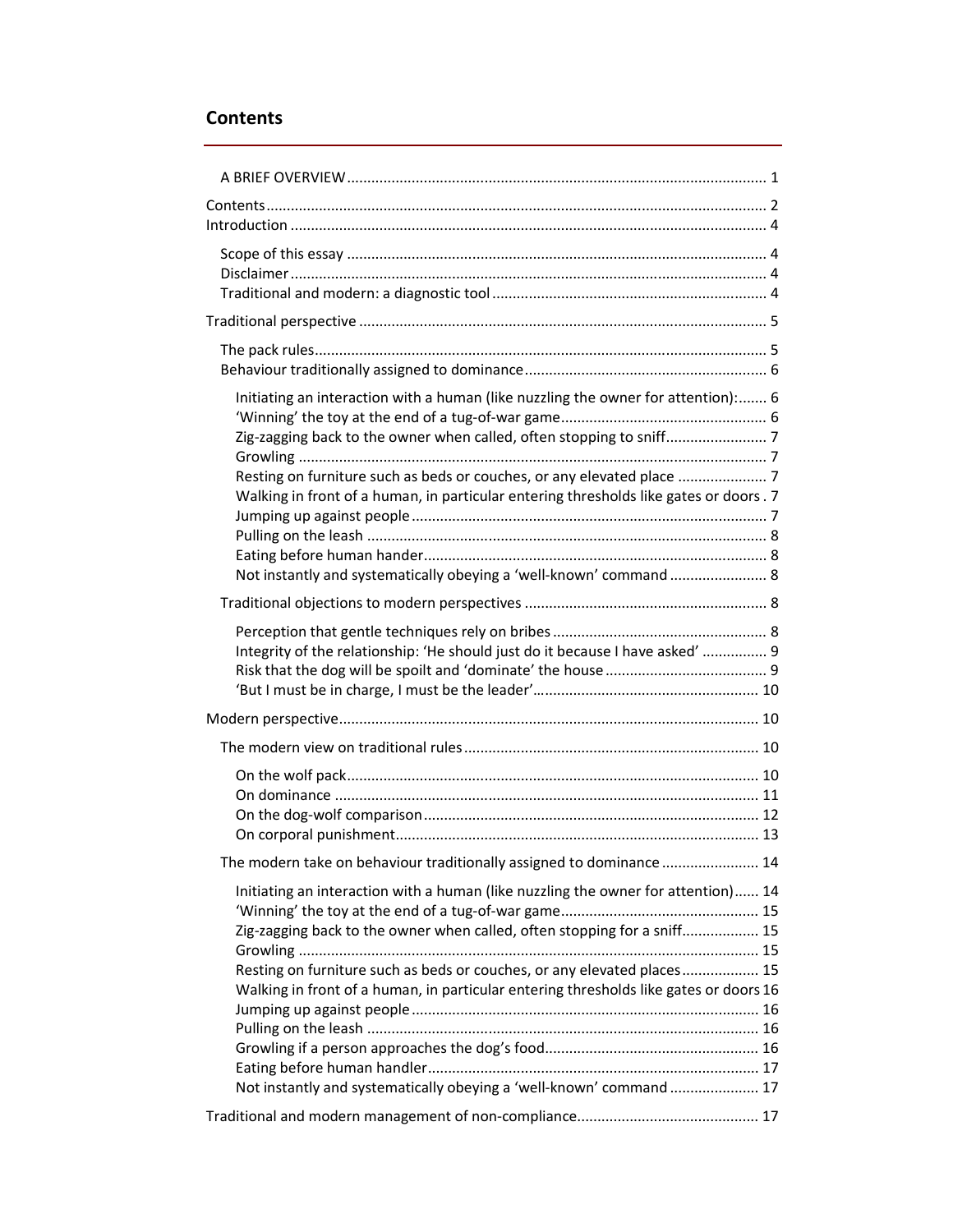| Repeating the command in an increasingly loud tone of voice  18 |  |
|-----------------------------------------------------------------|--|
|                                                                 |  |
|                                                                 |  |
|                                                                 |  |
|                                                                 |  |
|                                                                 |  |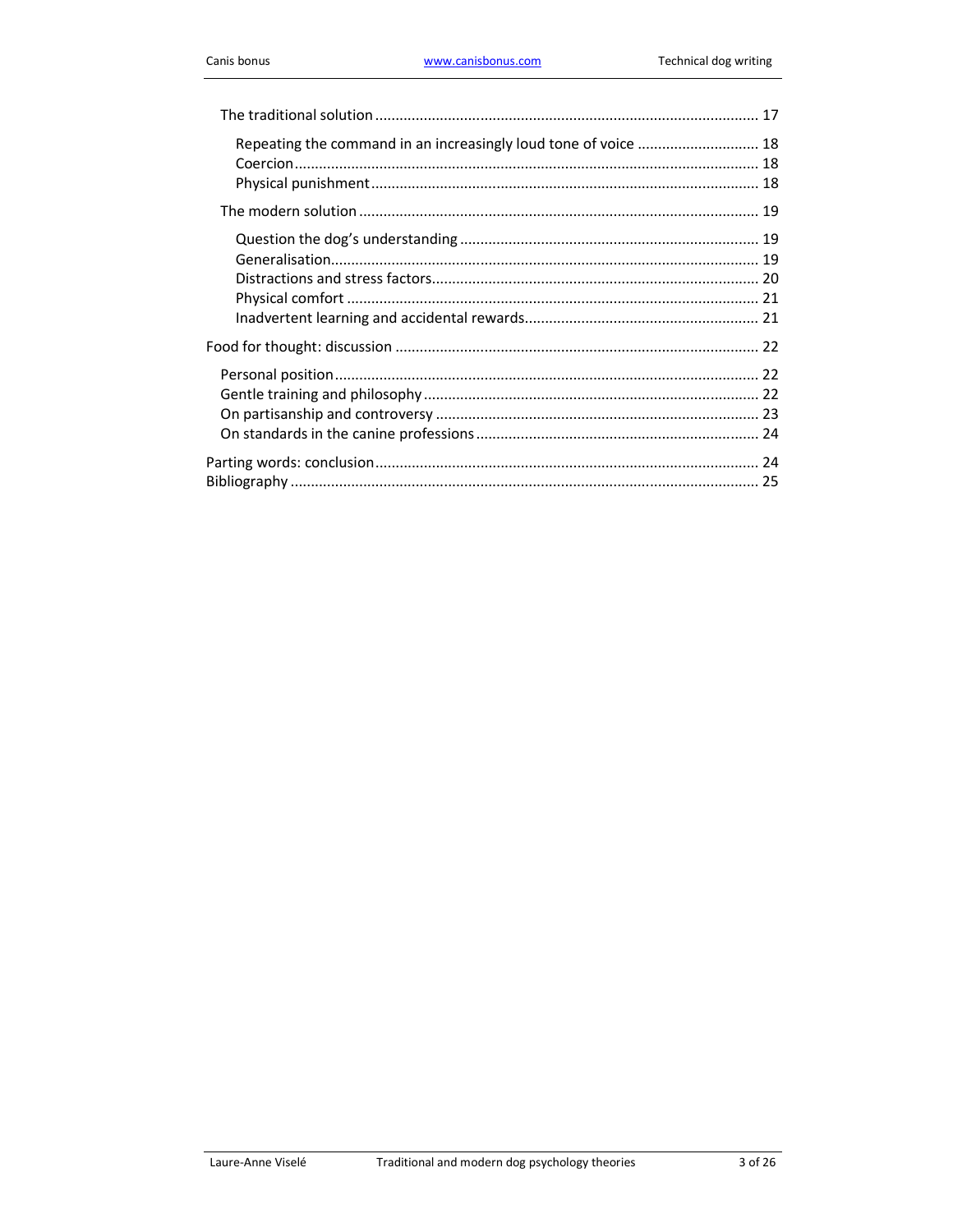### Introduction

### Scope of this essay

This essay gives an overview of the main tenets of the traditional versus and modern dog training principles.

It focuses on some of the acts most commonly interpreted to be related to dominance, and comparatively interprets them with the traditional and modern approaches.

A practical example of a frequent behaviour issue is presented, for which traditional and modern management methods are compared.

### **Disclaimer**

The frequent use of quotation marks throughout this essay does not denote cynicism, stresses the use of the quoted expression as specific terminology.

For convenience's sake, I refer to dogs in the third person masculine ('he', rather than 'she'). This reflects no gender bias, but is more convenient than 'he/she', and more empathetic than 'it'. Thus unless otherwise specified, 'him' refers to dogs of both genders.

### Traditional and modern: a diagnostic tool

In preparation for this essay, I dutifully trudged back through years of indexed notes on technical dog references. I came out struggling to crystallize the continuum of theories into two clearly clear-cut factions: traditional and modern. To help position a given dog training theory or method in this continuum, I suggest asking the following questions:

More traditional:

- Focuses on the wolf pack analogy and dominance to explain canine acts; and
- Makes integral use of aversives, physical coercion and punishment for training and behaviour modification.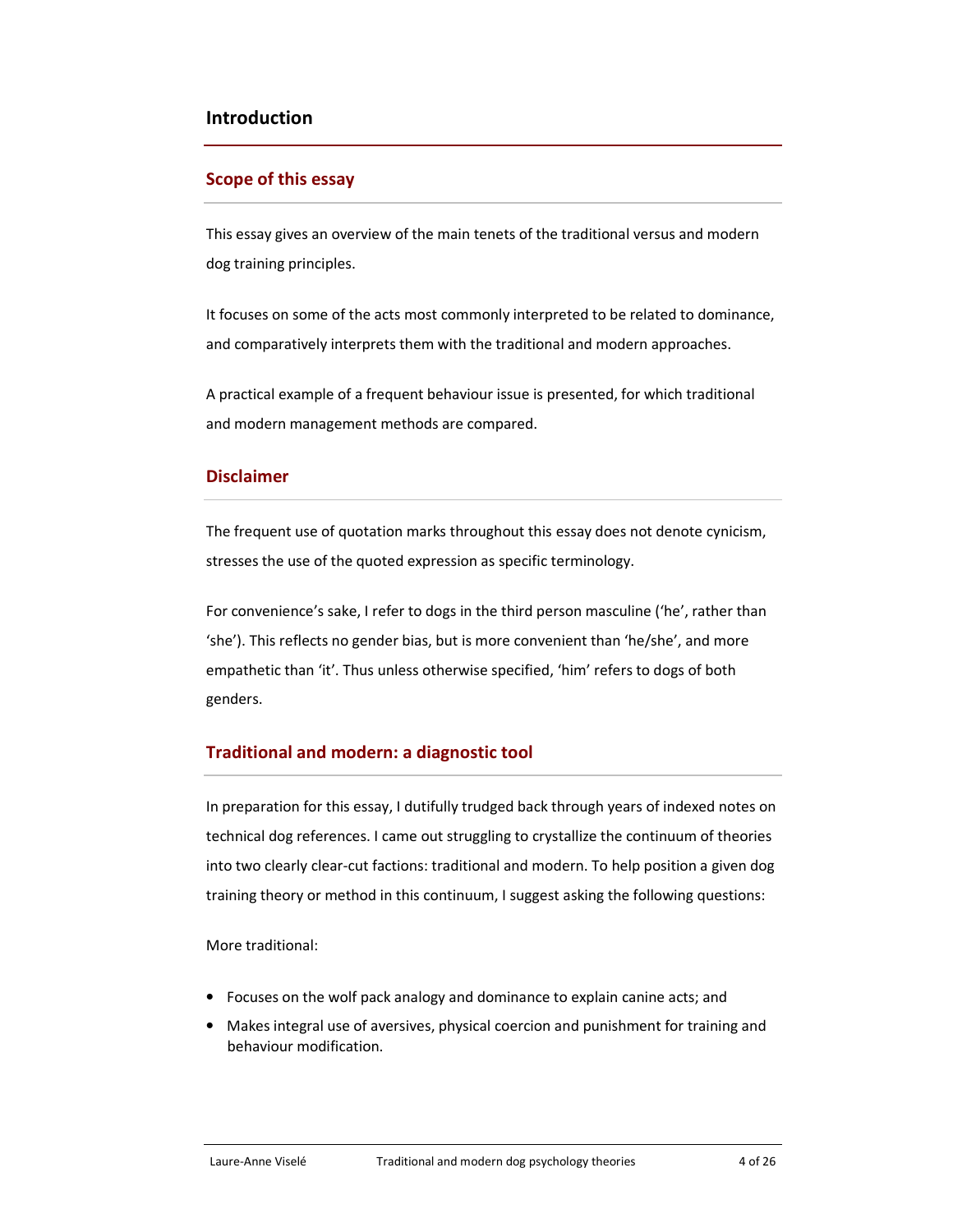More modern:

- Focuses mainly on rewards; and
- When interpreting a canine behaviour, stresses the perspective that dogs are a species in their own right (i.e. not interpreting its behaviour through human or alleged wolf traits).

For the purpose of this essay, theories were classified as 'modern' or 'traditional' following this method.

### Traditional perspective

#### The pack rules

Followers of the 'natural method' perspective, interpret much of a dog's behaviour through the 'pack theory', whereby:

#### (On wolves)

- (Gray) wolves (Canis lupus lupus) are invariably, wholly and permanently pack animals;
- The wolf pack is a linear, 'pecking-order'-like hierarchy, with the alpha male (or breeding pair) on top and a rigid structure of followers and leaders below. Higher up individuals have more privileges such as access to food or an elevated place;
- Each wolf can legitimately be characterised as dominant or submissive. The dominance value of an individual is an intrinsic quality in him, regardless of the wolf's history interactions with other individual wolves;
- Dominant wolves frequently use violent means to assert and maintain their rank; and
- Subservient wolves frequently seek opportunities to gain rank over established 'dominant' wolves through in-pack fighting, tension and rivalry.

#### (On dogs)

- Domestic dogs (Canis lupus familiaris) are essentially (gray) wolves, therefore their behaviour should be interpreted strictly using the pack model;
- Domestic dogs see their human family as a pack; and
- Many domestic dogs are constantly seeking to increase their rank in the family, to 'dominate' us.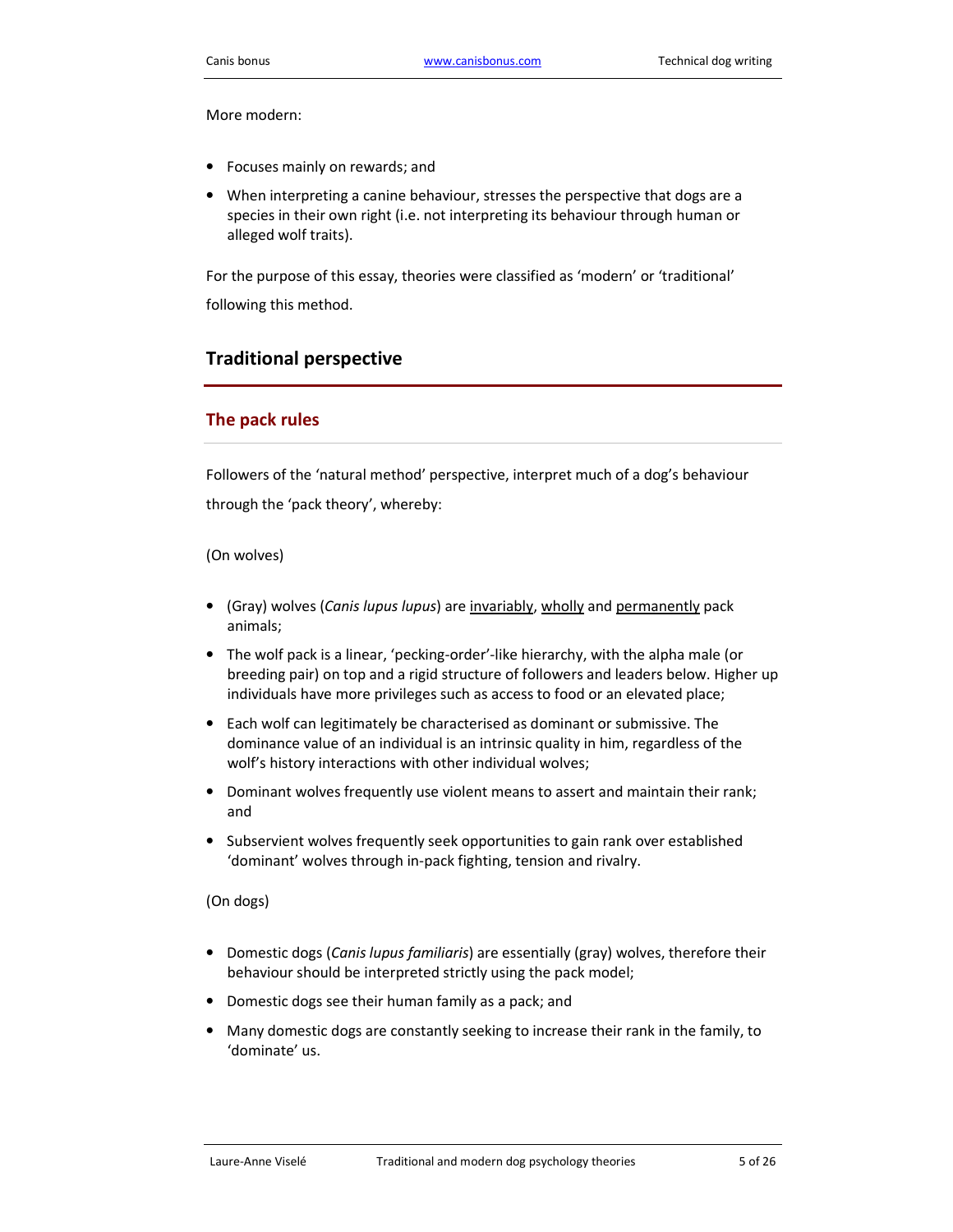These assumptions have led to a generation of dog trainers advising pre-emptive and reactive 'rank-reduction' programmes greatly involving the use of physical force, coercion and punishment. Rank reduction methods also include the systematic withdrawal of some privileges thought to be related to dominance (such as totally forbidding access to furniture, or only providing food after human owners have eaten).

One of the most infamous techniques that is regrettably still seen as valid in the popular mindset is the alpha-rollover (Monks of New Skete, 1978), advising one to forcibly roll the dog on its back and to grab him by the throat. This handling technique was thought to be mimicking the alpha wolf rolling the subservient wolf onto its back to assert its dominance.

Less extreme, and widely socially accepted, are the methods of yanking the dog's lead or the use a choke collar, which continue to be widely promoted in traditional training schools. These methods are making use of force to coerce the dog into following one's will, thus, according to traditional trainers (Most, 1906, translated to English 1954), asserting the handler's dominance over the dog.

### Behaviour traditionally assigned to dominance

From the traditionalist perspective, countless acts are considered to be 'coup' attempts' by your dog. Owners are often encouraged to respond to these acts with disciplinary actions ranging from futile to downright abusive. Below are but some examples of the many canine acts traditionally considered to be related to dominance, and the traditional responses to them.

The same behaviour is reviewed from a modern standpoint in The modern take on acts traditionally assigned to dominance section.

#### Initiating an interaction with a human (like nuzzling the owner for attention):

More traditional trainers would advise the handler to ignore the dog sternly, on the grounds that only the handler must decide when to initiate interaction.

#### 'Winning' the toy at the end of a tug-of-war game

Some traditional trainers exhort the owner to always keep the contested toy after a game in a bid to avoid reinforcing the dog's feeling of dominance over you. Some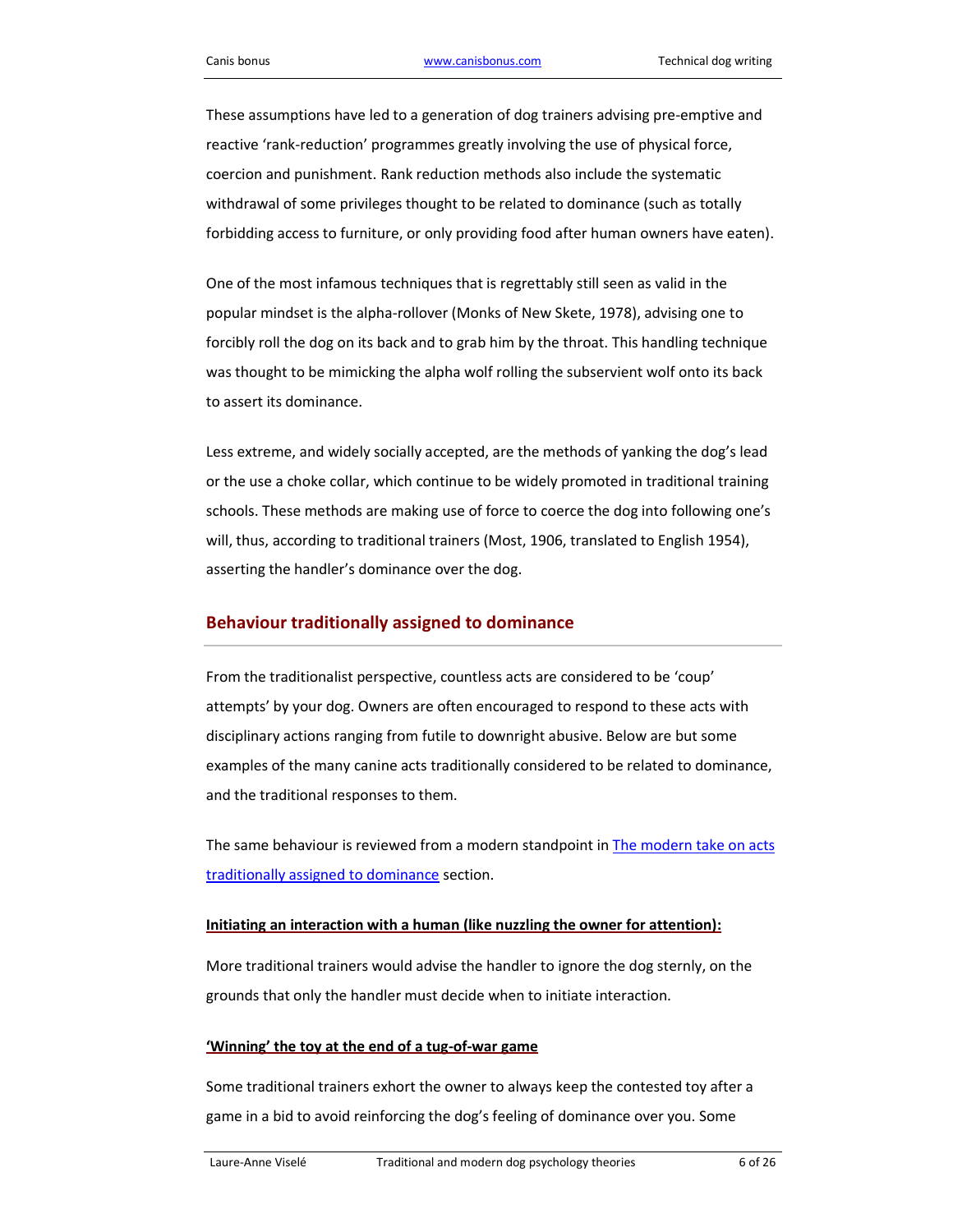authors also advise not to play that game at all, for fear it will rouse dormant aggressive tendencies (Sykes, 2004).

#### Zig-zagging back to the owner when called, often stopping to sniff

Scores of owners interpret this as direct defiance, so yell at the dog to come back, and then punish him when he has. This, overtime, seen from an operant conditionning perspective, will weaken the dog's recall response (as the consequence of coming is negative to the dog).

#### **Growling**

Growling is severely punished by most traditional dog trainers, who interpret it as a sign of dominance over the target of the growling. I frequently see well-meaning owners scream at their leashed dog after he growled at a boisterous and invasive (offleash) dog.

This runs the clear risk of increasing the dog's aversion for oncoming dogs.

Another example of the counter-productivity of punishing a growling dog is fearaggression, which will only be reinforced by forceful punishment.

#### Resting on furniture such as beds or couches, or any elevated place

This is seen in traditional dog training circles as the dog claiming the high-ground position of your territory. Owners are advised to remove the dog at once for fear he will gradually assert his dominance over you.

#### Walking in front of a human, in particular entering thresholds like gates or doors

You are often advised that this is a sign of dominance and disrespect, and should be disallowed.

#### Jumping up against people

You are advised to push him back. Seen from an operant conditioning perspective, these manoeuvres are liable to reinforce the behaviour, as they give the dog the interaction and attention it is seeking at that moment.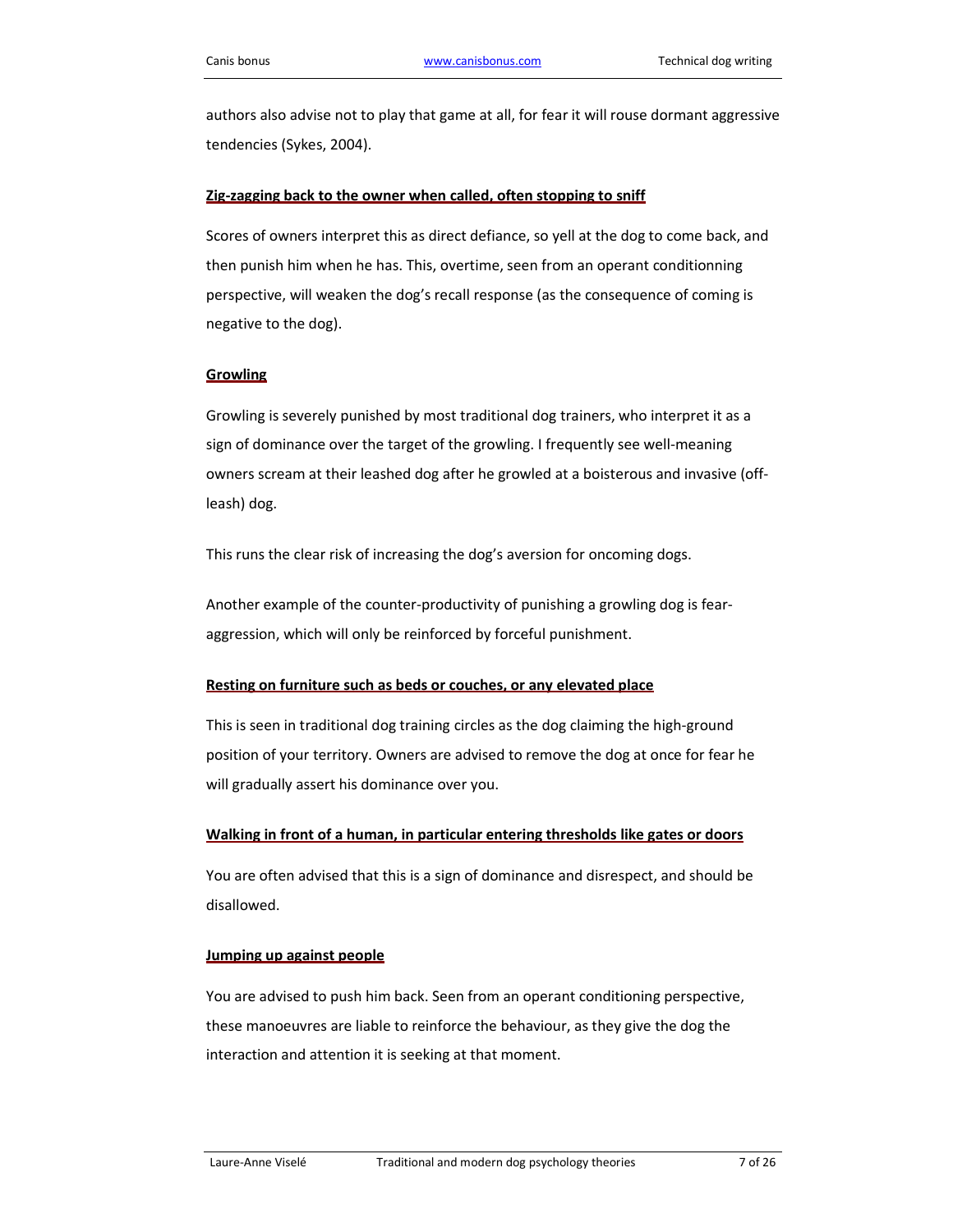#### Pulling on the leash

In traditional training schools, handlers are advised to yank the leash when the dog pulls. Aside from the real risk of tracheal damage, the dog may actually habituate to this stimulus, requiring you to use more and more force for the same response.

#### Eating before human hander

One is often advised to wait until the humans have eaten before serving the dog its meal. The logic behind this precaution is explained by traditional dog trainers by the need to clearly establish the dominance hierarchy in the dog's mind.

#### Not instantly and systematically obeying a 'well-known' command

This is explored in details in Traditional and modern management of non-compliance.

### Traditional objections to modern perspectives

Detractors of the modern training methods have several fundamental objections to reward-based techniques. I answer these frequent concerns below:

#### Perception that gentle techniques rely on bribes

The common modern answer to this concern is to compare food reward with human wages. This never struck me as a water-tight analogy. The two processes (food reward and human salary) are entirely different, in my opinion: one concerns the mechanics of operant conditionning and the other, arguably not (strictly speaking, for the salary to be a potent reinforcer, it would need to be given immediately after each work unit. Besides, most humans do not do their job well so that they get paid. The motivations lie more in the area of personal pride and a needed sense of achievement). But my more fundamental objection to this analogy is that it is blatant anthropomorphism: a dog is not a human.

I prefer to meet the bribe objectors with the more fact-based arguments:

- 1. In lure-based training, the 'lure' is used only to position the animal in the desired position in the first attempts to put the behaviour on cue, and is quickly faded out.
- 2. With the possible exception of the recall, the (food-based) 'reward' is quickly replaced by verbal praise once the behaviour is solidly anchored. For most on-cue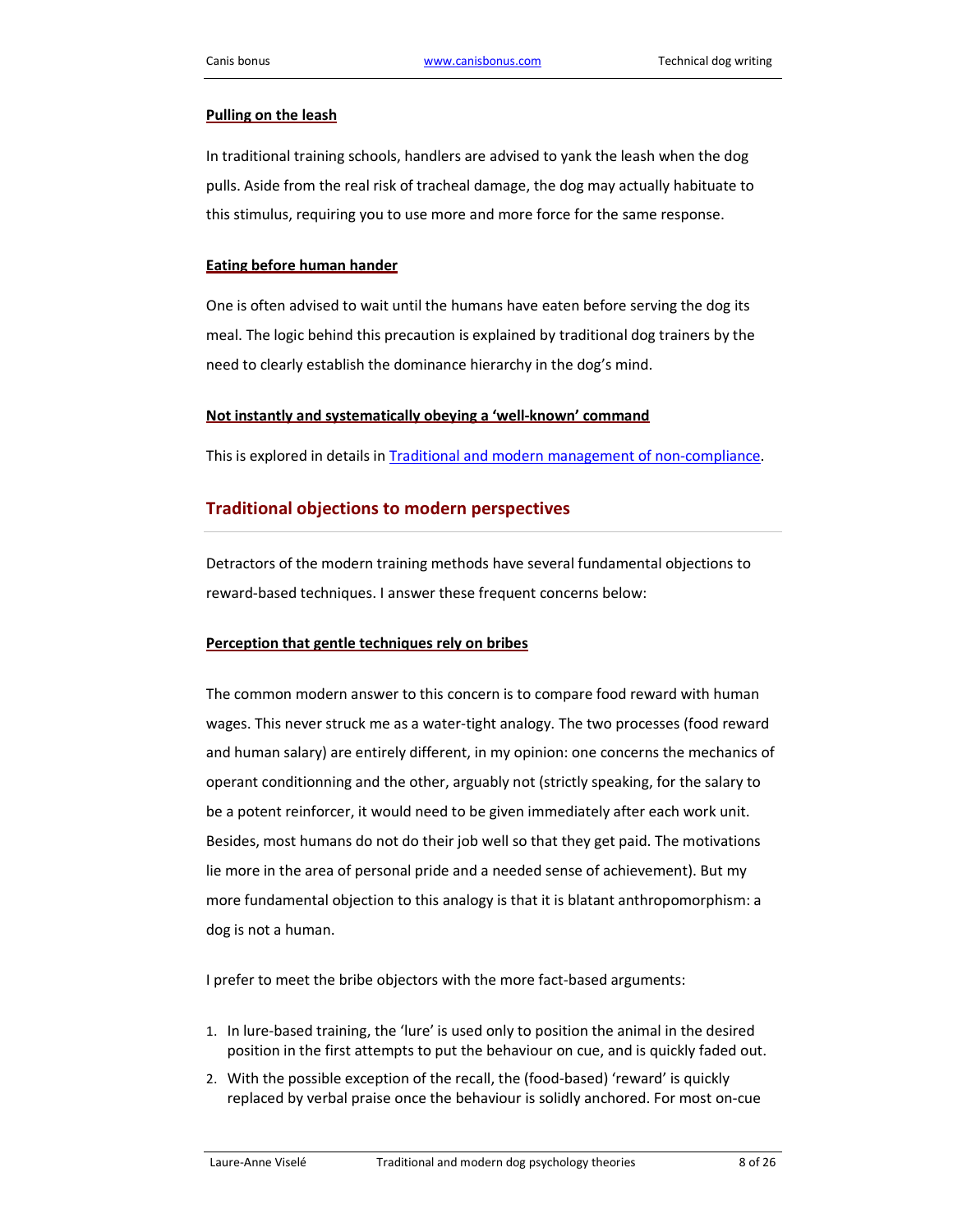actions, one is subsequently advised to only occasionally use food rewards (i.e. an intermittent ratio) to prevent the extinction of the taught behaviour.

#### Integrity of the relationship: 'He should just do it because I have asked'

I have often heard the following despondent remark from fellow dog handlers at training class after poor performance to a cue: 'He should just do it because I have asked', regardless of the difficulties at play at the time (e.g. anxiety, comfort, or lack of solid previous training). In my view, not only is this statement a little dictatorial, but it also lacks realism.

It lacks realism in that demanding and coercing have long been proven to not be optimal training methods in the motivational state of a coerced dog is not optimally conducive to keen and durable learning.

When facing this dejected reaction, I can only ask one question: 'How's that working out for you?'. 'That' being the unilateral demand that the dog should simply obey. This tends to get me a smile and an interlocutor ready to hear a little more.

#### Risk that the dog will be spoilt and 'dominate' the house

Advocates of the traditional theories often express concern that the gentle methods produce spoilt dogs, 'dominating' the household and doing as they please. My current dog was brought up exclusively with gentle methods, and he is the perfect gentleman where most dogs are more of a handful (I take him to the office, the restaurant, crowded beaches, etc.). My previous dog's behaviour, who was also brought up with gentle methods, was also receiving a lot of compliments. The dogs I had before that were trained on a more mixed approach and I got less satisfactory results. Of course, this is anecdotal and rather subjective.

To meet such objections with a more fact-based answer, I point out that 'gentle' does not mean permissive. The promoters of modern techniques talk of the need for clear boundaries and discipline every bit as insistently as their traditional counterparts. The goal of the gentle training techniques is, first and foremost, to produce 'canine good citizens' (term coined by Ian Dunbar, if memory serves) who are well-adapted to the life(style) of their owners.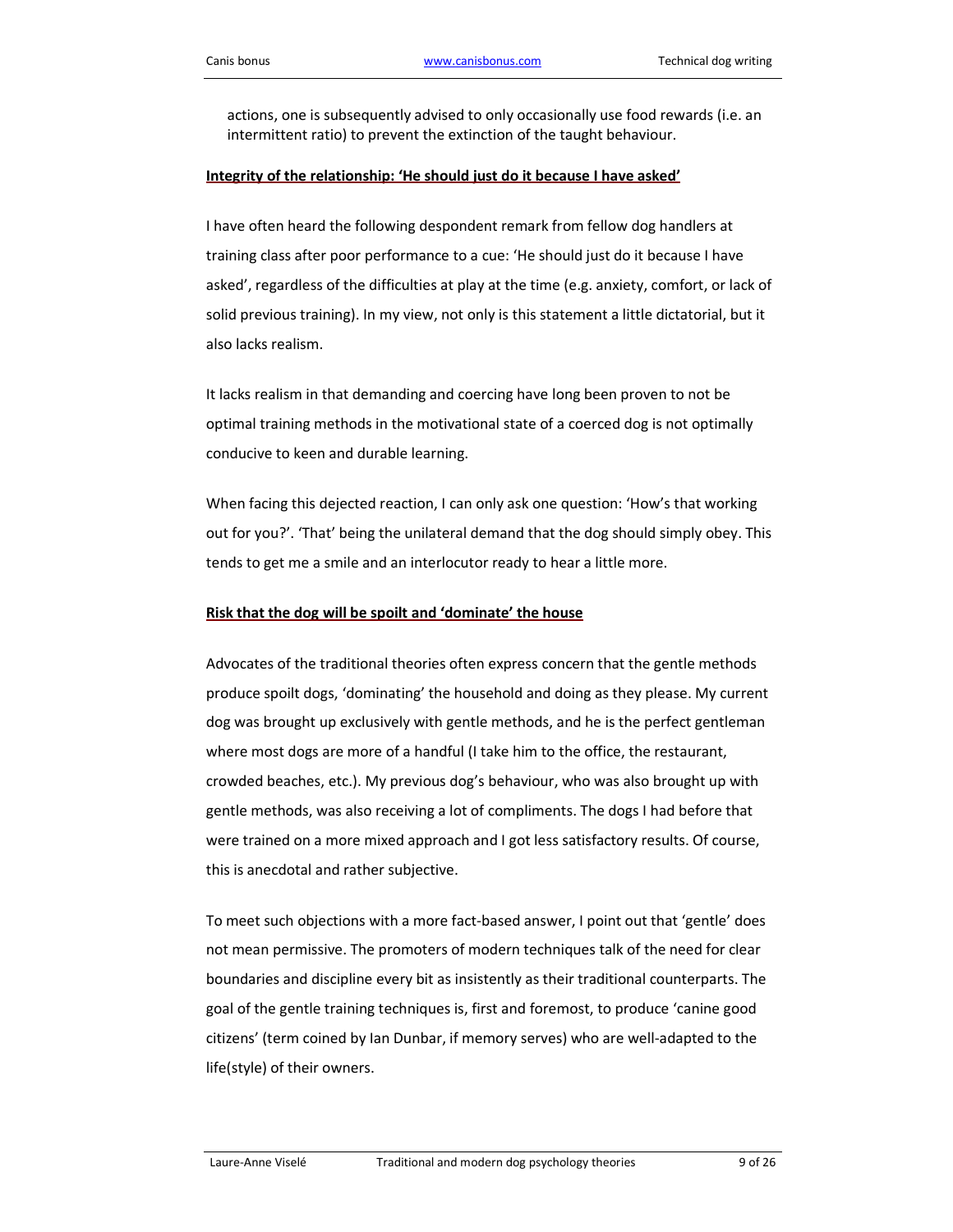#### 'But I must be in charge, I must be the leader'…

… And so one should, in my view. Being a leader (or, as I see it, a parent, a carer), is not about the use of force: it is about keeping your charges safe, polite, and, to the best of your abilities, flourishing. I know better than my dog what is appropriate in human society, so it is absolutely my job to steer him towards appropriate behaviour. I rarely, however, expect instant results or coerce the dog if he does not immediately comply. Instead, I try to understand the reason, and correct it with the appropriate tool at my disposal (targeted counter-conditionning, more generalised training of a concept, etc.).

### Modern perspective

I mainly define modern views in their contrast with the traditional views. I shall therefore cover the modern perspective on traditional views, rather than cover all precepts of modern training principles (most of which overlap with the traditional view in the importance of consistency, timing and sequence, etc.).

#### The modern view on traditional rules

### On the wolf pack

The 'pack rules' are mainly based on a 1947 study on captive gray wolves (Schenkel, 1947). One of the main findings to transpire from his study was the frequent occurrence of rank-related fighting.

Many of Schenkel's observations were later invalidated through observation of wolves in the wild, allowing the following corrections to Schenkel's findings:

- Most wolf 'packs' are in fact a nuclear family unit composed of the breeding pair, this season's pups, and occasionally last year's yearlings. The parents (note: not the 'alpha' pair) are in charge of such groups and rank disputes are rare, as this is a stable, socio-biologically sound structure.
- Not all wolves live in groups, and most wolves do not live in groups all year round (Mech, Alpha Status, Dominance, and Division of Labor in Wolf Packs , May 2000). The forming of a pack appears to be a response to environmental pressures, with more grouping in times of duress, where it pays to cooperate for baby-sitting, hunting, scavenging, etc. (Luigi & Ciucci, 1995).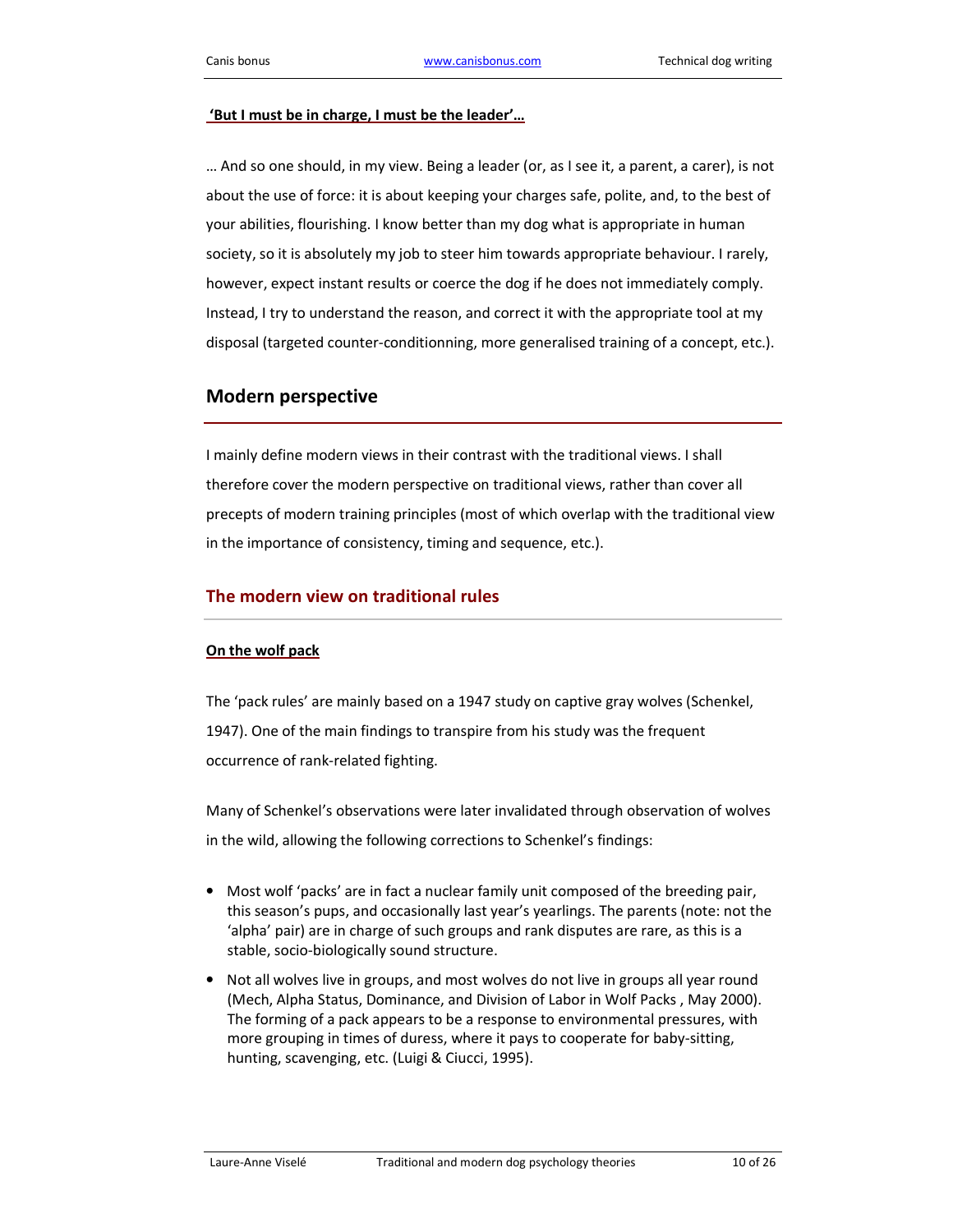It has been speculated that the frequent competitive fights observed by Schenkel resulted from the fact that the wolves under observation had been collected from disparate origins and did not form the usual family unit, resulting in much rank uncertainty and group instability. This was compounded by the fact that they were living in close quarters and had plenty of food, conditions averse to the environmental factors known to favour packing in wolves (Mech, Alpha Status, Dominance, and Division of Labor in Wolf Packs , May 2000).

To conclude briefly: given how outdated the wolf pack theory is in scientific terms, one has to take training principles based on the wolf pack analogy with a pinch of salt.

#### On dominance

Dominance in wolves is much more fluid than the rigid pecking order pictured in the popular mindset. Dominance is the attribute of a relationship between two individuals, and is continually influenced by the outcome of each encounter between them. Myrna Milani (Milani) illustrates the concept very clearly: 'Two dogs, Salt and Pepper, meet each other for the first time. They sniff each other out and… Salt … puts his front paws on Pepper's shoulders, but Pepper refuses to go down and a fight ensues. Finally, Salt pins Pepper to the ground. Which dog is the leader?

Although we can say that Salt is the more dominant dog, we can't say anything about his leadership skills until the two dogs meet again. If when they do, Salt only needs to look at Pepper and Pepper immediately displays subordinate body language, then Salt can claim the leadership title. However, if Pepper doesn't back down and the two dogs fight again, and even if Salt wins that and every other fight, Salt hasn't proven his leadership.'

Casual observation attests to the fact that dominance is still an extremely pervasive concept when interpreting canine behaviour. One just needs to sample the opinions expressed by most professionals (and laymen) in response to a dog's fearful or excited display: a great majority of such witnesses would label the behaviour in relation to dominance ("He is a submissive dog", or "He is a dominant dog"). It goes beyond the scope of the present essay to elaborate on the details of the dominance concept. One major point must be made, though: dominance hierarchies, if one must use this word,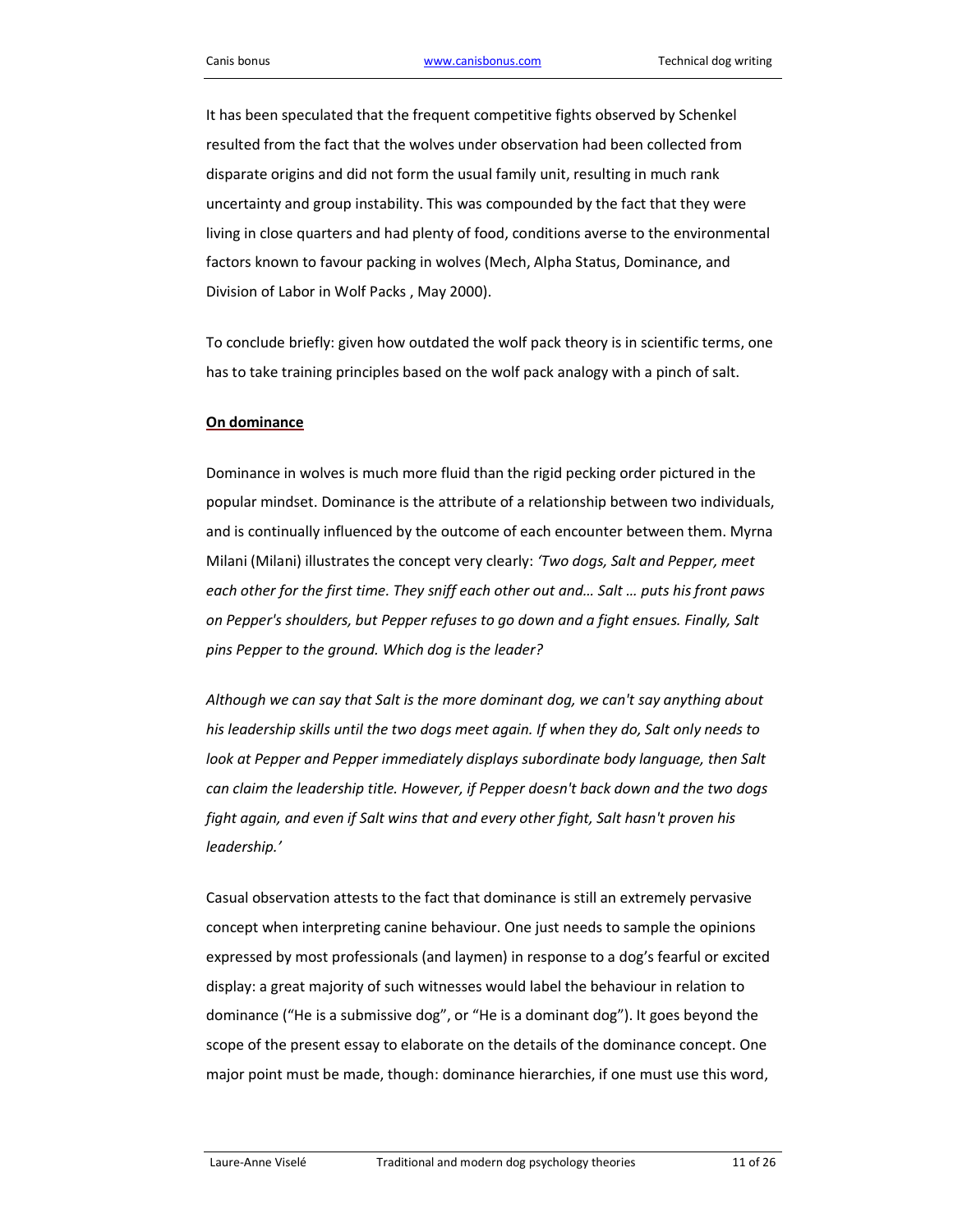are fluid in nature, and change over time, even in respect to the relationship of two individuals.

The concept of dominance still has a place in modern canine behaviour interpretation, but it concerns a small portion of specific cases, such as dominance aggression or submission urinating, and not the whole spectrum of dog behaviour as is still the broadly held view.

#### On the dog-wolf comparison

In my opinion, a dog should not be expected to behave like a (gray) wolf (Canis lupus lupus, or Canis lupus) for one simple reason: it isn't one. In contrast, the dog is in turn referred to as Canis familiaris or Canis lupus familiaris. Regardless of the precise zoological classification, one cannot argue against the fact that the dog has been domesticated, and the wolf has not. Domestication implies a range of important physical and behavioural changes. To use but two of the many salient differences: let's approach dentition and brain size.

The dog's dentition reflects a fundamental dietary difference between dogs and wolves: the dog's molar teeth are adapted for grinding, rather than shearing, reflecting the fact that dogs are opportunistic scavengers, and no longer specialized predators (Coppinger & Coppinger, 2001).



Figure 1: Canis I. lupus Figure 2: Canis I. familiaris



Figure credit: Archeo zoo (http://www.archeozoo.org/en-article134.html)

Another fundamental physical difference between dog and wolf is brain size. In dogs, the brain to body (mass) ratio is significantly smaller than in wolves (Lindsay, 2000). Ray Coppinger (Coppinger & Coppinger, 2001) speculates that is, again, related to dietary differences (scavenger vs. predator), but also in social tendencies (solitary vs. [seasonal] group cooperation). Regardless of the definite reason for this difference in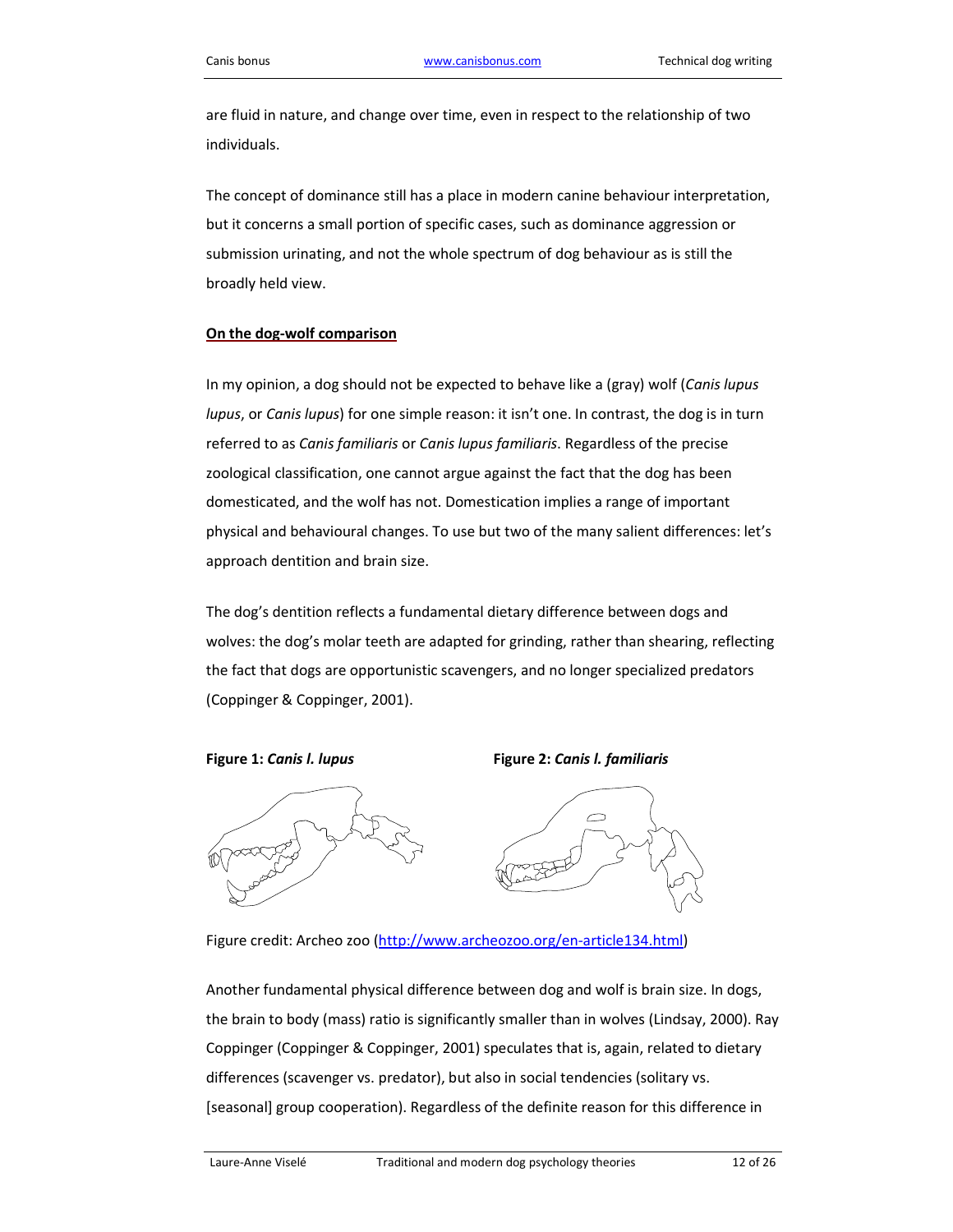brain mass, one must concede that it supports treating the behaviour of the wolf and the dog as that of different species.

To further strengthen the case for treating wolves and dogs differently, the following behavioural differences are often observed between the two species:

- The dog shows a superior ability to read human cues (Hare & Tomasello, 2005);
- The dog has a smaller fight/flight distance than wolves in the presence of humans, even in dogs equally lacking previous exposure to humans (Coppinger & Coppinger, 2001);
- The dog shows a clear preference for human company over that of con-specifics (Frank & Frank, 1982).
- Wild dogs do not form long-lasting and permanent social associations with conspecifics, be it family packs or breeding pairs (Boitani & Ciucci, 1994); and
- Professional trainers approach dog and wolf training entirely differently (Mech, Alpha Status, Dominance, and Division of Labor in Wolf Packs , May 2000) and (Wilde, So you want to be a dog trainer, 2001).

In my view, all these arguments convincingly disqualify dog training techniques fundamentally based on how wolves (are claimed to) behave.

#### On corporal punishment

Most modern training schools keep away from corporal punishment. Beyond my personal aversion for physical punishment, I question its necessity, effectiveness and morality, in line with most modern approaches.

#### Necessity and effectiveness

To advocates of corporal punishments, who often exclaim 'But it works!', I say the following: it does work, but in the short-term, for middle-of-the-road dogs (not too anxious, not too aggressive), and it carries many risks. The most influential animal learning theorists, such as Skinner and Thorndike, also favoured reward-based techniques over punishment (Thorndike, 1965).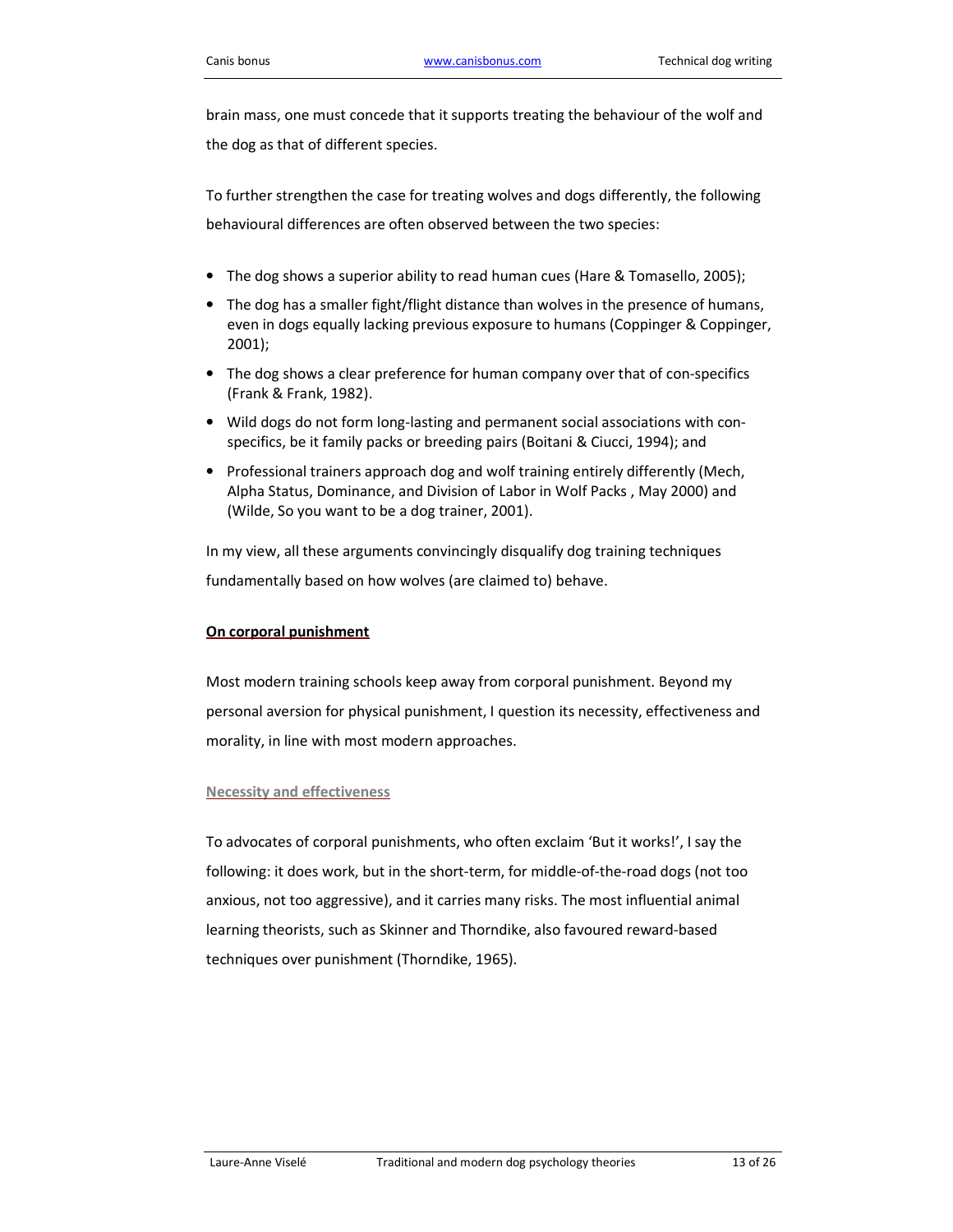Below are some of the better-documented disadvantages of using punishment in training:

- Potential weakening of dog-owner trust;
- Potential worsening of condition for stress-related aggressive or fearful dogs;
- Requirement for very precise timing and intensity, with the risk of reinforcing the undesirable behaviour with each small error of judgement in delivering punishment;
- If regularly administered in conjunction with the situation which makes the dog 'misbehave', punishment risks making the dog associate the aversive with the stressful situation, thus compounding its stressful potential; and
- Risk of habituation: if regularly administered, the dog may become increasingly unresponsive to punishment, causing the need to frequently escalate the aversive intensity of punishment.

#### **Morality**

As the person in charge in my dog-human relationship, I find it shows more moral integrity to avoid abusing my position of power, and I enjoy watching the bond between my dog and I grow as a result.

I am not alone in finding the use of aversive force on dogs morally questionable: in our increasingly liberal world, enormous steps have been made in dealing with previously mistreated groups (e.g. the disabled, women, children, animals). In line with this cultural shift, most dog owners today are reluctant to use force on the animal in their care, and are more at ease with the many gentle methods that are at their disposal.

### The modern take on behaviour traditionally assigned to dominance

'Modern' trainers question the traditional tenet of assigning most behaviour to dominance, instead approaching the unwanted behaviour on a case-by-case basis, at times attempting to look at root cause, and at other times simply putting the end of the behaviour on cue.

#### Initiating an interaction with a human (like nuzzling the owner for attention)

Applying the principle of parsimony (adopting the simplest explanation), most modern dog trainers would interpret this behaviour as the dog wanting attention, without further elaboration about motives. Most modern dog trainers' response would be to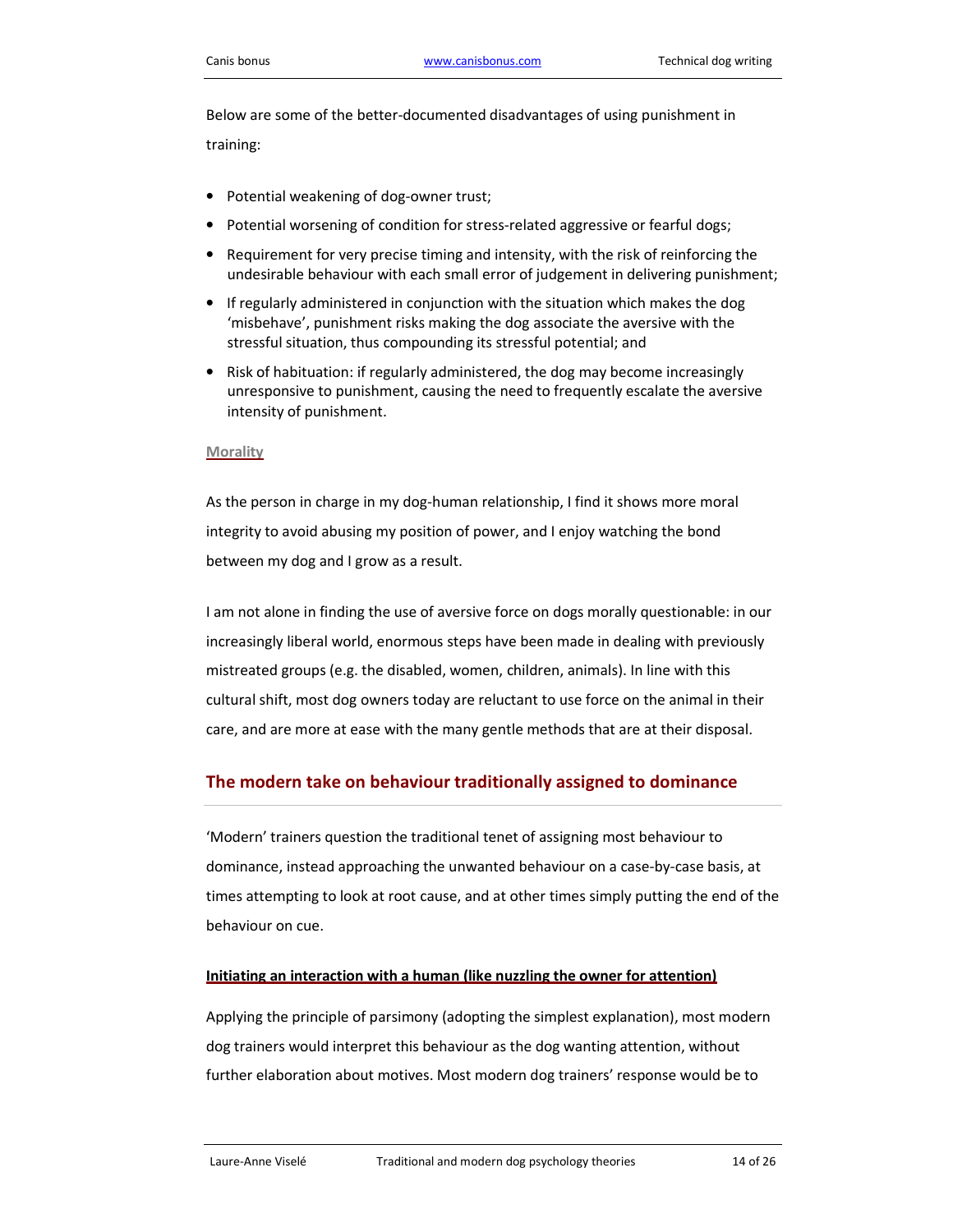teach the dog to 'settle' for these moments when giving attention is just not convenient.

#### 'Winning' the toy at the end of a tug-of-war game

While some modern trainers would advise the owner to make sure they win the game occasionally, I even question to what extent tug-of-war is in fact a power game, speculating instead that it could be a collaborative game of mimicking two dogs tearing a carcass.

Regardless of its exact competitive nature, modern training schools would teach the handler to put the start, intensity and end of the game on cue, rather than not disallowing it altogether.

#### Zig-zagging back to the owner when called, often stopping for a sniff

Many modern dog trainers are greatly influenced by the work of major canine body language self-appointed specialists, According to Turid Rugaas (Rugaad, 2006), the zigzag is a pacifying way of approaching another dog. Thus one would expect that the more one shouts at their dog to come back, the more indirect the return route would become, in increased attempts to appease its owner. Having casually experimented with it, I am inclined to abide by this particular theory.

#### **Growling**

The modern training perspective on growling is one of diagnosis, where getting to the root cause of the behaviour (e.g. resource guarding, fear, etc.) will enable a targeted protocol.

The widely held perspective on growling among modern dog trainers is that, despite being a very disconcerting sign, it provides an invaluable warning that the dog is one step closer to biting (growling was dubbed the 'amber light' by Nicole Wilde (Wilde, Getting a grip on aggression cases, 2008)). Most modern dog trainers would therefore advise the owner to refrain from chastising the dog for growling.

#### Resting on furniture such as beds or couches, or any elevated places

The modern training perspective on this topic is that it should be treated with regards to convenience, rather than to any conjecture to dominance.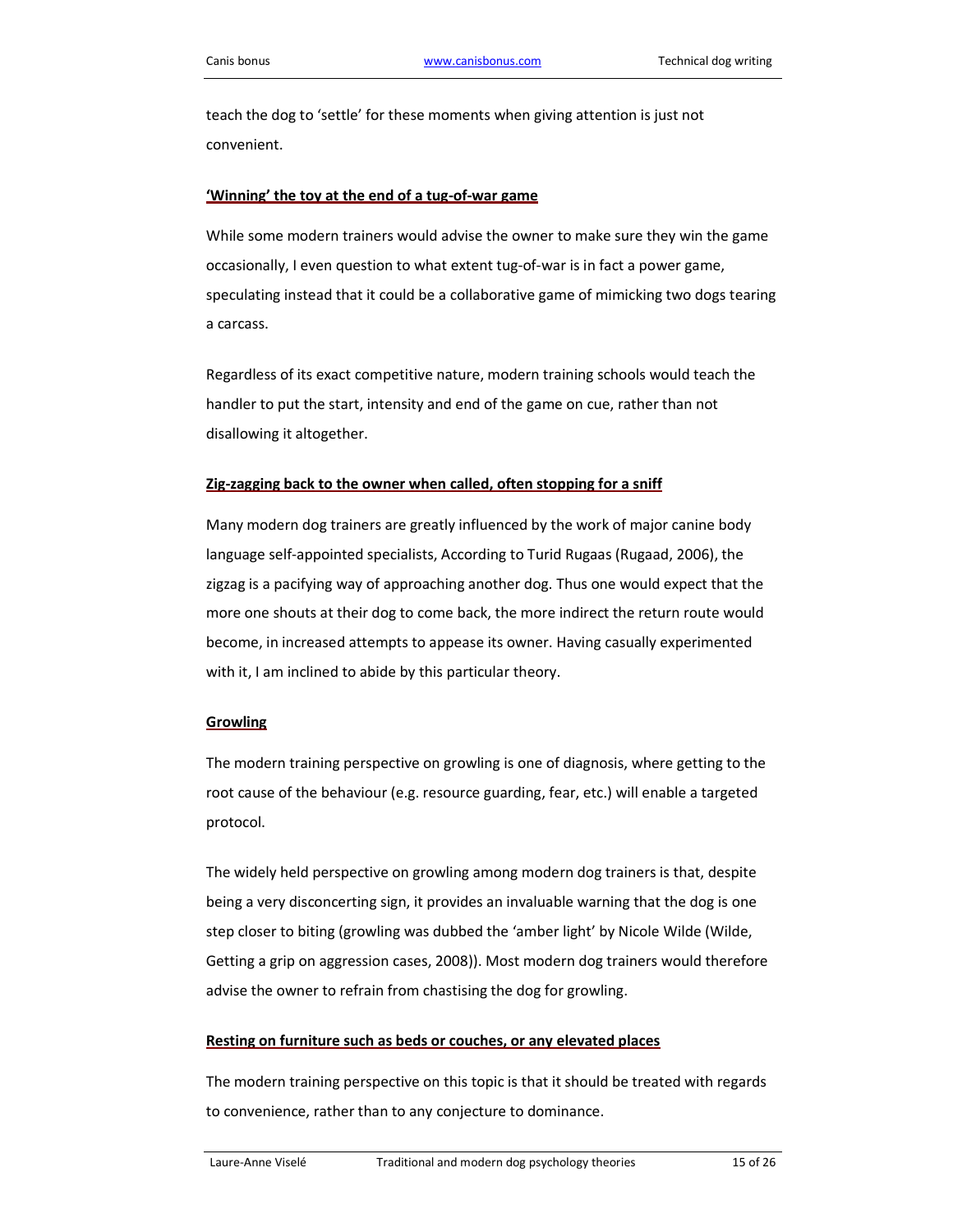If one is uncomfortable with the dog using resting on furniture, then the dog should abide by the house rule.

If the dog is only occasionally allowed on furniture, a modern trainer would typically put the climbing on and off behaviour on cue.

#### Walking in front of a human, in particular entering thresholds like gates or doors

Once at a seminar about dog training, the presenter was making this very point (dog walking in front does not equate dominant behaviour) and someone asked 'OK, we but what DOES it mean?'. To which the presenter wittily answered: "It means that your dog is walking in front of you." That answer typifies the modern trainers' attempts to follow the principle of parsimony in refraining from elaborating beyond the simplest explanation.

#### Jumping up against people

If one must compare Dog with Wolf, this behaviour is very similar to the wolf's (friendly) greeting ritual.

Despite its likely innocent origins, this behaviour can be unwelcome and one is advised to ignore the dog and only reward the dog with attention a few seconds after all four paws are on firmly the ground. Many modern trainers actually put this behaviour on cue (as it is occasionally nice to access the dog without having to bend down).

#### Pulling on the leash

From the modern training perspective, the act of pulling on the leash is a sign of enthusiasm, rather than dominance. Ian Dunbar's (Dunbar, 1998) game of 'red light/green light', whereby the handler stops moving when the dog pulls and resumes the walk when the leash is slack, is typically advised by modern trainers.

#### Growling if a person approaches the dog's food

This is symptomatic of resource guarding, rather than dominance. Indeed, if one must use wolves as a model, even younger (clearly subordinate) wolves guard their food against older (dominant) counterparts.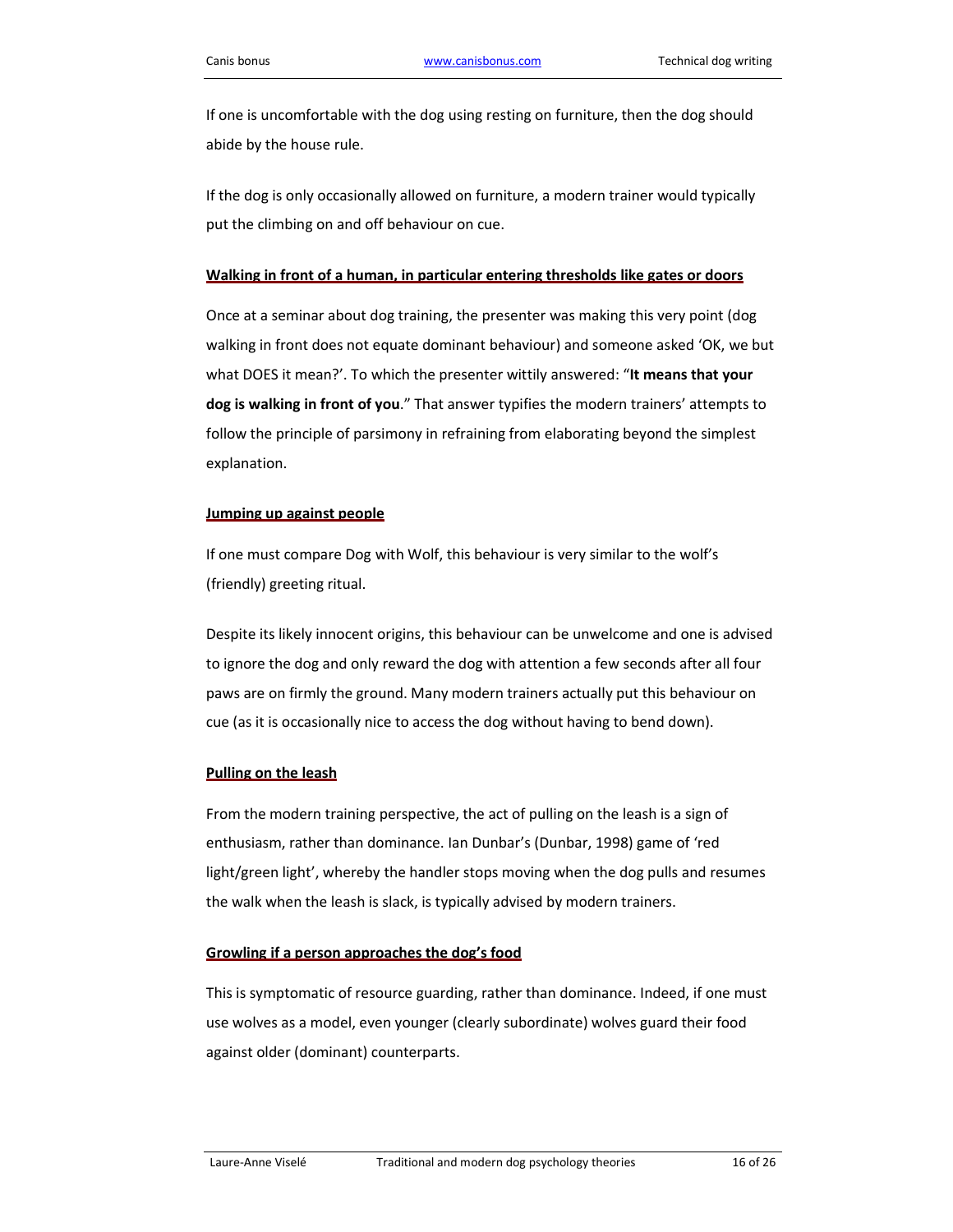The modern protocol to resource guarding is one of counter-conditioning and desensitisation, whereby the originally aversive stimulus (approaching hand) gradually becomes irrelevant (it happens a lot and nothing bad happens), and even good (every time it happens, the dog gets a bigger treat).

#### Eating before human handler

It would seem that many wolf packs allow the young and the weak to eat before the presumably dominant pair, and, to my knowledge, there is yet to be a convincing study showing a solid correlation between eating sequence and rank.

In reality, many modern dog trainers still advise 'gesture feeding' (pretending to eat before the dog does), though.

#### Not instantly and systematically obeying a 'well-known' command

The modern approach to this is explored in details in the next section Traditional and modern management of non-compliance

### Traditional and modern management of non-compliance

Imagine the following situation: you have dutifully taught your dog to sit at home. It is now time to go to your weekly training class and you want to show off his new trick. To your dismay, he no longer sits on cue in his training class. What do you do?

### The traditional solution

It seems very intuitive to many of us that our dog understands the English language and our value system, and that he must therefore, not obey or eat our 2,000 dollar shoes on purpose: out of jealousy, spite, revenge, stubbornness, or whatever motive one cares to assign to the behaviour. Many traditional trainers would assign the dog's failure to follow our rules as an attempt to challenge our dominance. Thus emboldened by our certainty about the defiant motivation behind the misbehaviour, we would traditionally approach it with the following methods: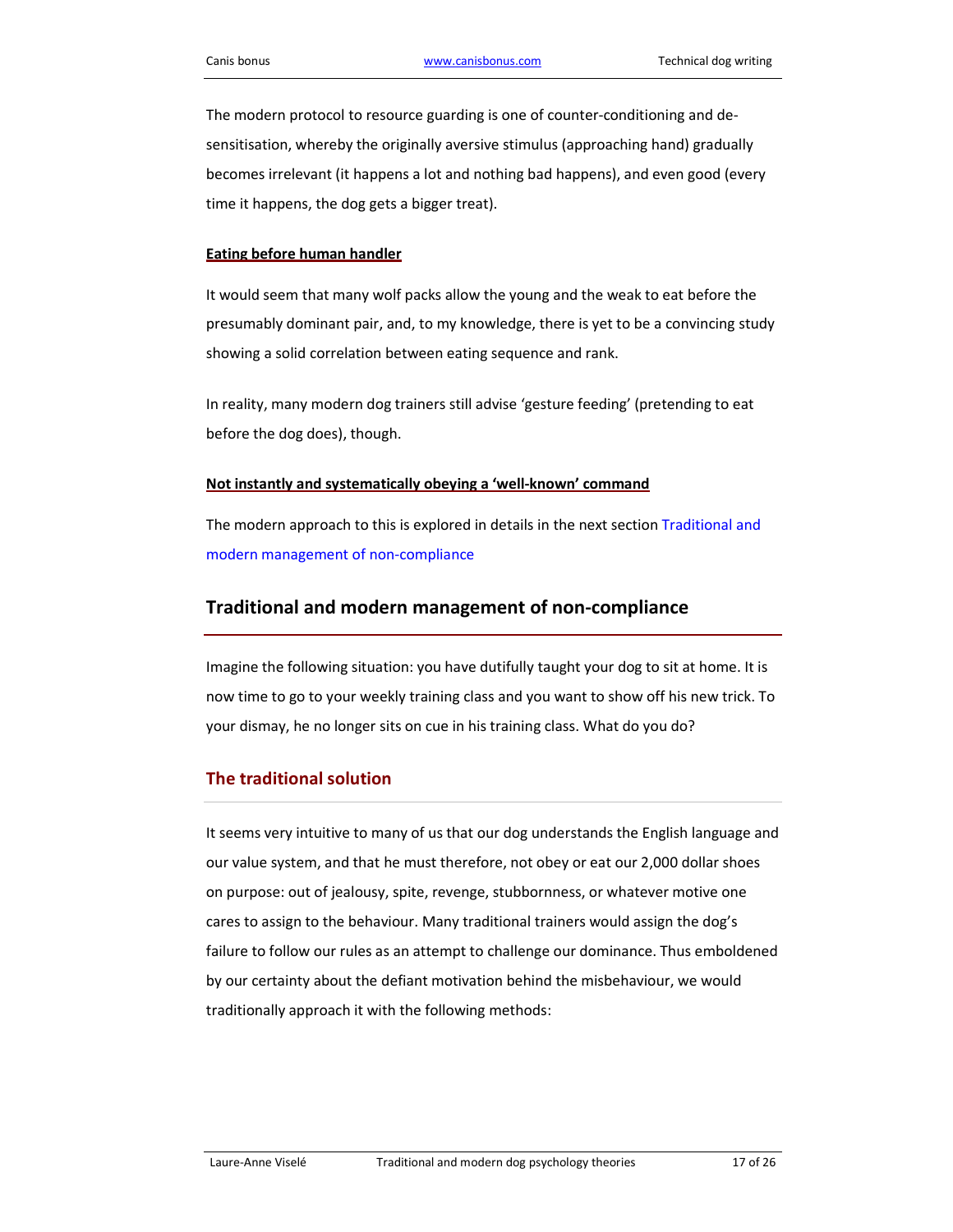#### Repeating the command in an increasingly loud tone of voice

This is understandable behaviour on our part: that is how primates communicate insistence (McConnell, 2002). What it achieves, however, is another story:

- Should the dog sit after the Nth repetition, and should we keep repeating the cue in future instances, we are working our way towards changing the cue the dog required for sitting from a brief, soft 'sit' to an exhausting, loud 'sit. Sit! SIT! SIT! SIIIIIIIT!'.
- Should the repetition keep failing, and should we keep using the method in future instances, we could be teaching our dog that 'sit. Sit! SIT! SIT! SIIIIIIT!' means nothing at all and should be treated as background noise (following the principle of learned irrelevance).

#### **Coercion**

The next response to non-compliance to a sit command is often to physically press down on his lower back to physically force him into a sit. I am uncomfortable in that treatment for a number of reasons. Firstly, and admittedly a very subjective point, it does not convey an awful lot of respect for the dog.

More fundamentally, though, coercing a dog does not make use of the process of trialand-error which is so essential in the early stages of teaching a new behaviour (Thorndike, 1965). I surmise that physical coercion actually delays that 'light switch' moment of operant conditioning, when the dog understands which one of the behaviour he offered was successful in getting a positive outcome.

Thirdly, observation of the dog's body language attests that pressing on a dog's back is an aversive handling for most dogs. It makes most dogs uncomfortable as can clearly be seen in their body language: subtle crouching, lip-licking, yawning, etc. So I ask: if there are less aversive methods in your panoply, why not do your relationship with your dog a favour and use those?

#### Physical punishment

Regrettably, I still witness many owners physically punishing a non-complying dog using the following methods: hitting him on his flank, flicking the bridge of his nose, or even hitting his lower back with the leash. The shortcomings of physical aversives are set down in the following paragraph: '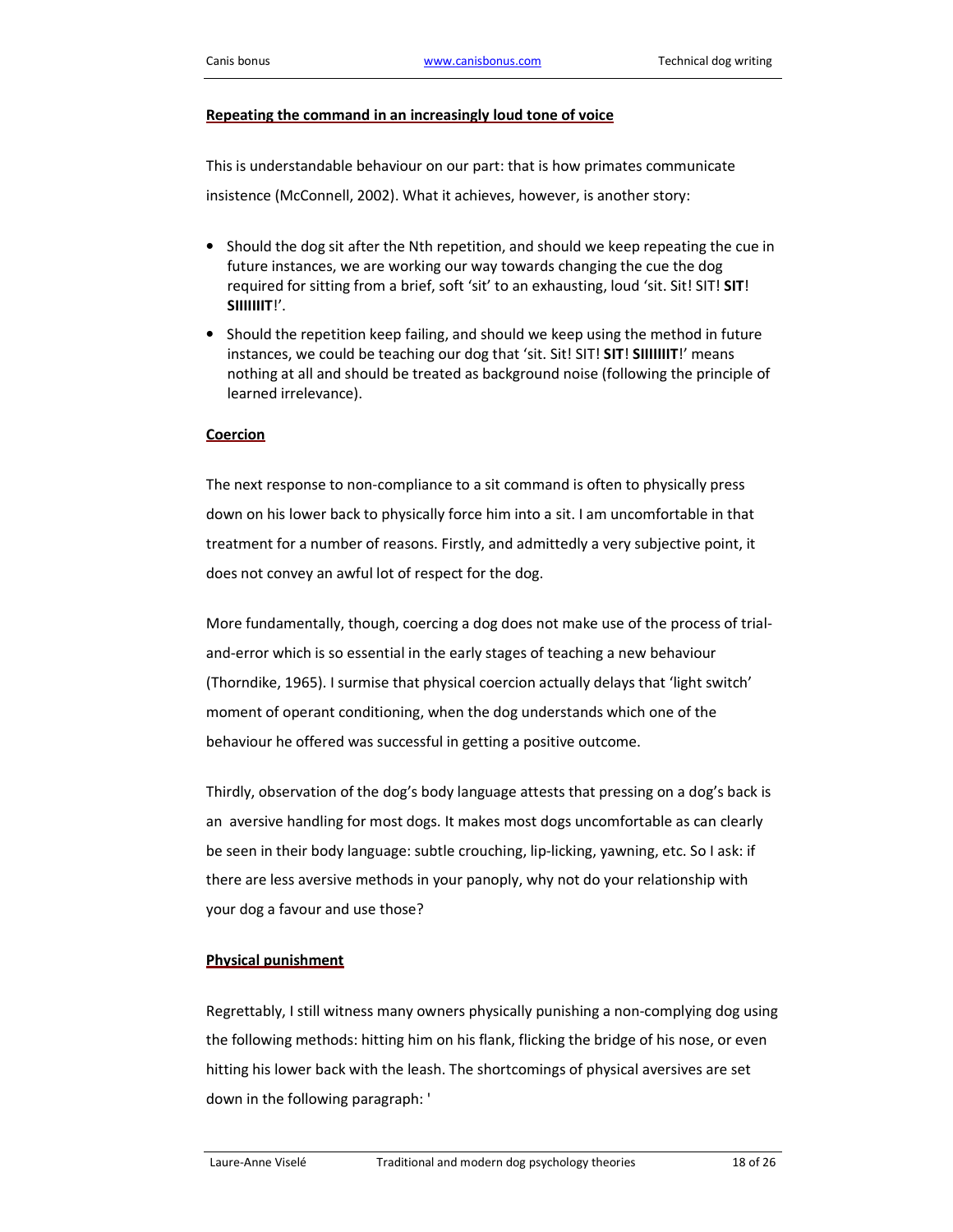#### On corporal punishment'

Allow me to delve on two specific possible consequences of using physical punishment in addition to the dedicated paragraph above:

- Frequent punishment can make it difficult to enjoy free-shaping sessions, as the dog may become nervous about offering a new behaviour.
- Another possible, and far more serious consequence, is that the dog could gradually become hand- or leash-shy, potentially causing a world of new behaviour problems.

At this stage, many traditionally educated dog owners will dispiritedly cry: 'Then what CAN I do'?. The following section (The modern solution) suggests how to deal with noncompliance using a modern approach.

#### The modern solution

#### Question the dog's understanding

When faced with poor on-cue performance, I start by questioning how well my dog understood the cue in the first place. A measurable rule of thumb for assessing how well a specific behaviour is learned, is a success rate of eighty percent during at least five sessions in a row (Donaldson, 2005). Should he not meet that standard at a higher level of difficulty (e.g. in a distracting environment like the training class), I go back one step in training difficulty (e.g. going back to luring the dog into position) until the dog reliably performs at that level.

#### Generalisation

Dogs can be appalling generalisers (Donaldson, 2005) when compared to humans. Thus understanding the 'sit' cue in your living room is another matter than in your neighbour's garden, or at the park, or indeed at training class.

Whenever I teach my dog a new behaviour, I gradually increase the number of situations in which I teach him the cue. I find that he tends to generalise across the board after two or three different locations.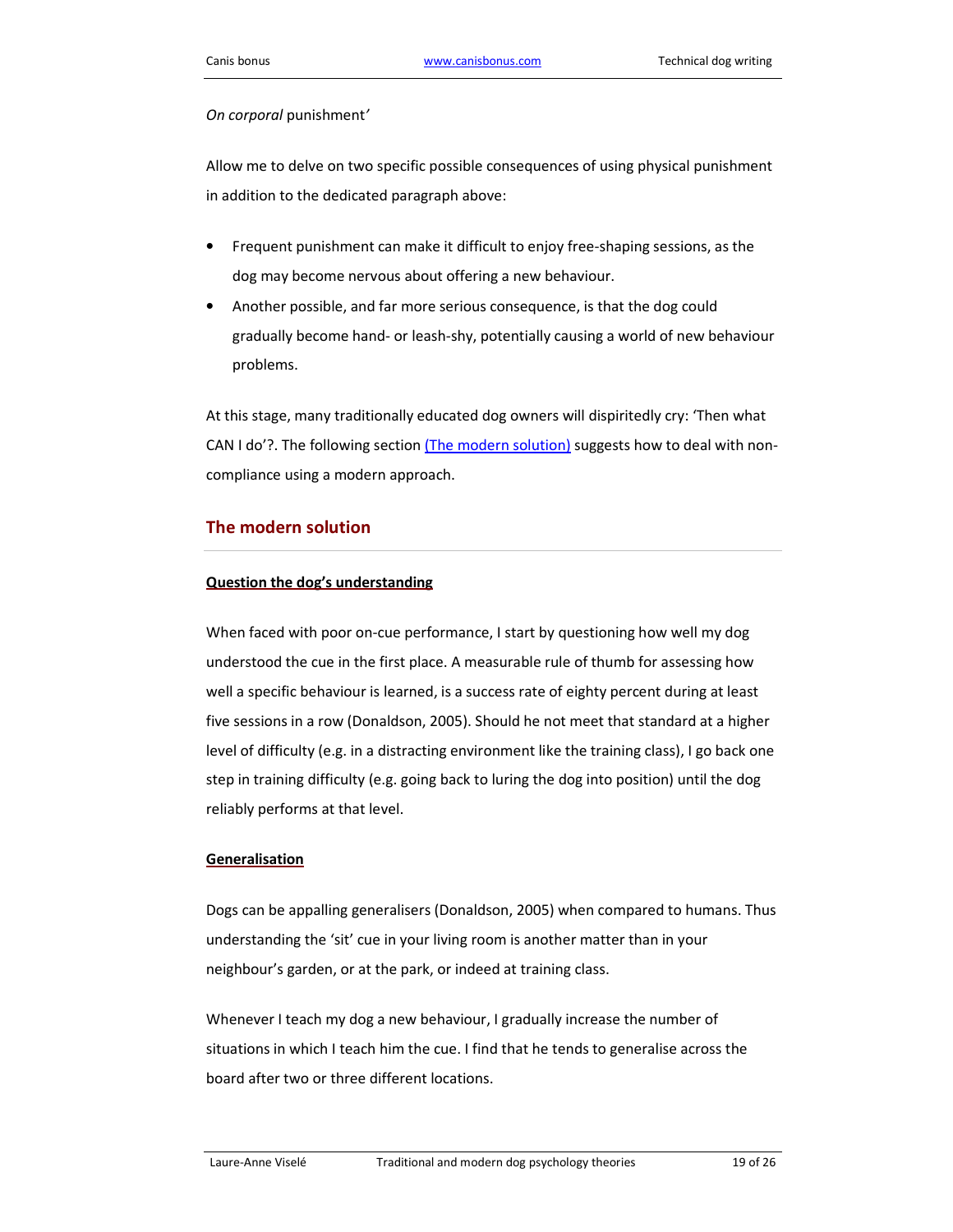#### Distractions and stress factors

#### Acknowledging environmental challenges

As a new behaviour is put on cue (whereby the dog learns to perform the behaviour on command), it must *gradually* be introduced in increasingly challenging (i.e. distracting or stressful) environments.

I always expect some regression when practising for the first time in a more challenging environment. If the dog is finding the behaviour difficult in the new environment, I revert back to the previous training step (e.g. reverting to the temporary use of lures, despite the fact that the dog could reliably perform on-cue only in the 'easy', previous environment). I use the rule of 80% success in my regression phase in the new environment before I consider him a graduate, and ready to learn the behaviour without the aid of a lure.

#### Aversive distractions: stress or fear

Some dogs will never be able to perform in certain conditions, like a crowded, chaotic training class. Feeling increased stress in situations where safety is uncertain (from a dog's perspective) is highly adaptive, and part of a normal dog's survival instincts.

#### Pleasant distraction: opportunity to scavenge

Similarly, a certain degree of opportunism (read, a tendency to scavenge) has been highly adaptive for dogs for generations, and is firmly part of the dog's blueprint. The presence of scavenging opportunities will drive most dogs to distraction.

#### A proofing programme

In relation to pleasant (e.g. opportunity to scavenge) and unpleasant (e.g. fear of nearby dogs) distractions, I advocate calibrating your expectations to your dog's sensitivities and abilities, and gradually building up the dog's ability to perform in these challenging environments, targeting one distraction at a time in your proofing programme.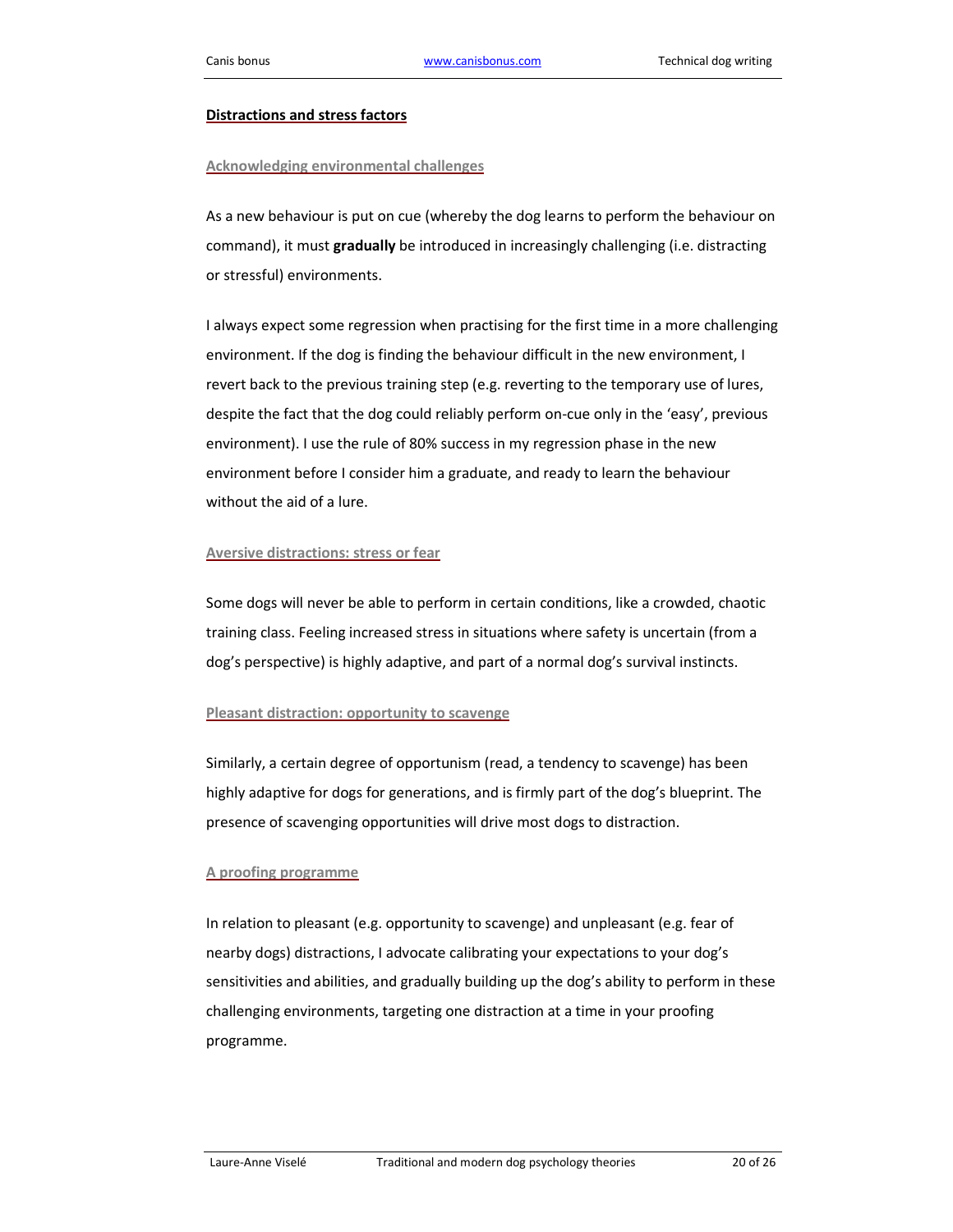#### A bomb-proof dog

We would all love Lassie or Rin-tin-tin in our midst, a dog who instantly understands when a stressful situation (e.g. many nervous strange dogs like in training class) is no cause for concern, but I beseech the reader to question the reality of such expectations.

#### Another distraction: the handler's emotional state

One important source of stress is the handler's motivational state. I have noticed that my dog performs slightly less promptly and consistently when I am stressed. At times, I am also too intensely focused on his compliance, staring at him expectantly, with all my muscles tensed up and holding my breath. That is a recipe for failure with nervous dogs like mine, who will revert to inhibition and offer no behaviour at all, or perhaps a 'displacement' behaviour like sniffing the ground, until the pressure is lifted.

#### Physical comfort

The reason for poor performance could be physical discomfort. Its most benign and obvious reason could be the weather (getting a dog to sit on cold, wet asphalt on a rainy day is less easy than on a dry day), or a tangle in his lead or harness.

One should also not eliminate the possibility of a physical ailment. Although this is rarely the reason for non-compliance, one is well advised to bear it in mind.

If comfort is the issue, I question the need to have the dog execute the command in the current conditions. Should the behaviour be of vital importance (e.g. for safety reasons), I should train the already-taught behaviour in the physically uncomfortable environment (e.g. sitting on a cold floor) with the same compliance expectations I would of a new behaviour, going back to regression if necessary, as explained above.

#### Inadvertent learning and accidental rewards

Certain dog behaviours are interpreted as a direct challenge on the handler's status, when they were in fact repeatedly rewarded by the handler. This principle is called 'accidental reward'. A typical example is jumping up in excitement. Most handlers systematically respond by pushing the dog back. Perversely, this physical interaction is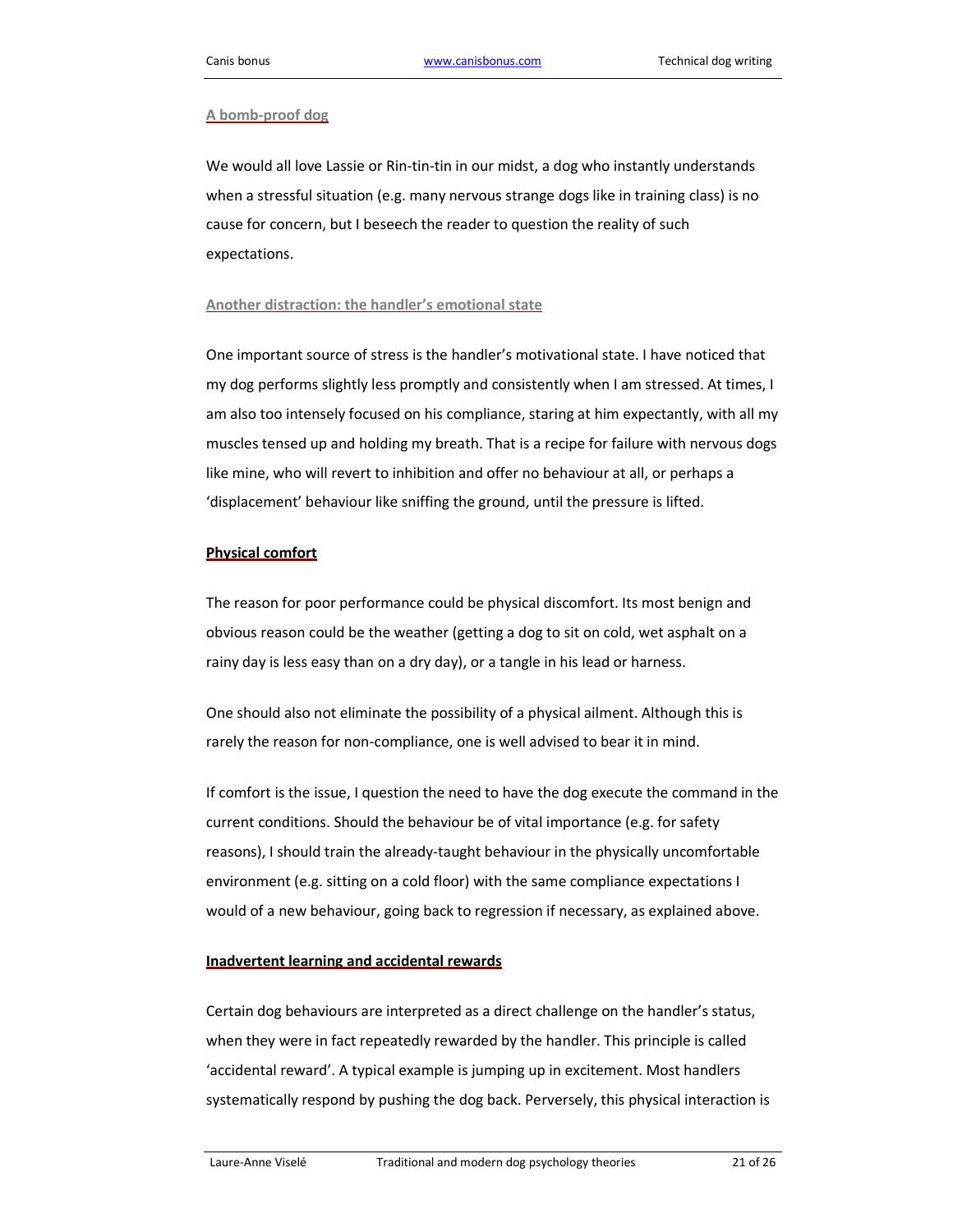perceived as a reward by many dogs, who enjoy most any physical interaction with their handler. In addressing an unwanted behaviour, one is advised to find any accidental rewards, or reinforcers.

'Inadvertent learning' refers to the dog developing a response to a stimulus that was not intended by the handler. In specific situations, this can lead the dog to adopt illadaptive behaviour. A very young pup who was frequently startled by children may develop a strong avoidance or aggressive response towards children. Similarly, a dog who was mistreated by a specific person may develop a strong aversion for a particular trait that that person had, like facial hair or glasses.

In this situation, many traditional dog trainers would overlook the possible reason behind the dog's uncooperative or aggressive behaviour and interpret it as a challenge on the handler's status. Such an unfortunate interpretation in dealing with inadvertent learning may in fact reinforce the undesired behaviour.

### Food for thought: discussion

### Personal position

If I had to firmly position myself in a training school of thought, I would be in the modern corner. Given that I am extremely inclined to empathise with animals, I am not entirely comfortable with the more disciplinarian approach.

Regardless of my philosophical stance, I also support fact-based, well-researched approaches, thus I mainly reject dogmatic pack theory-based approaches on the basis of these grounds.

#### Gentle training and philosophy

Like Karen Pryor (Pryor, 1999), I am applying some training precepts to my human interactions. One of the most important life lessons I try to take from the modern approach is 'Do not take it personally', 'it' being lack of compliance, poor performance or annoying behaviour. It makes your relationships – to dogs and humans alike - a lot less stressful and more effective.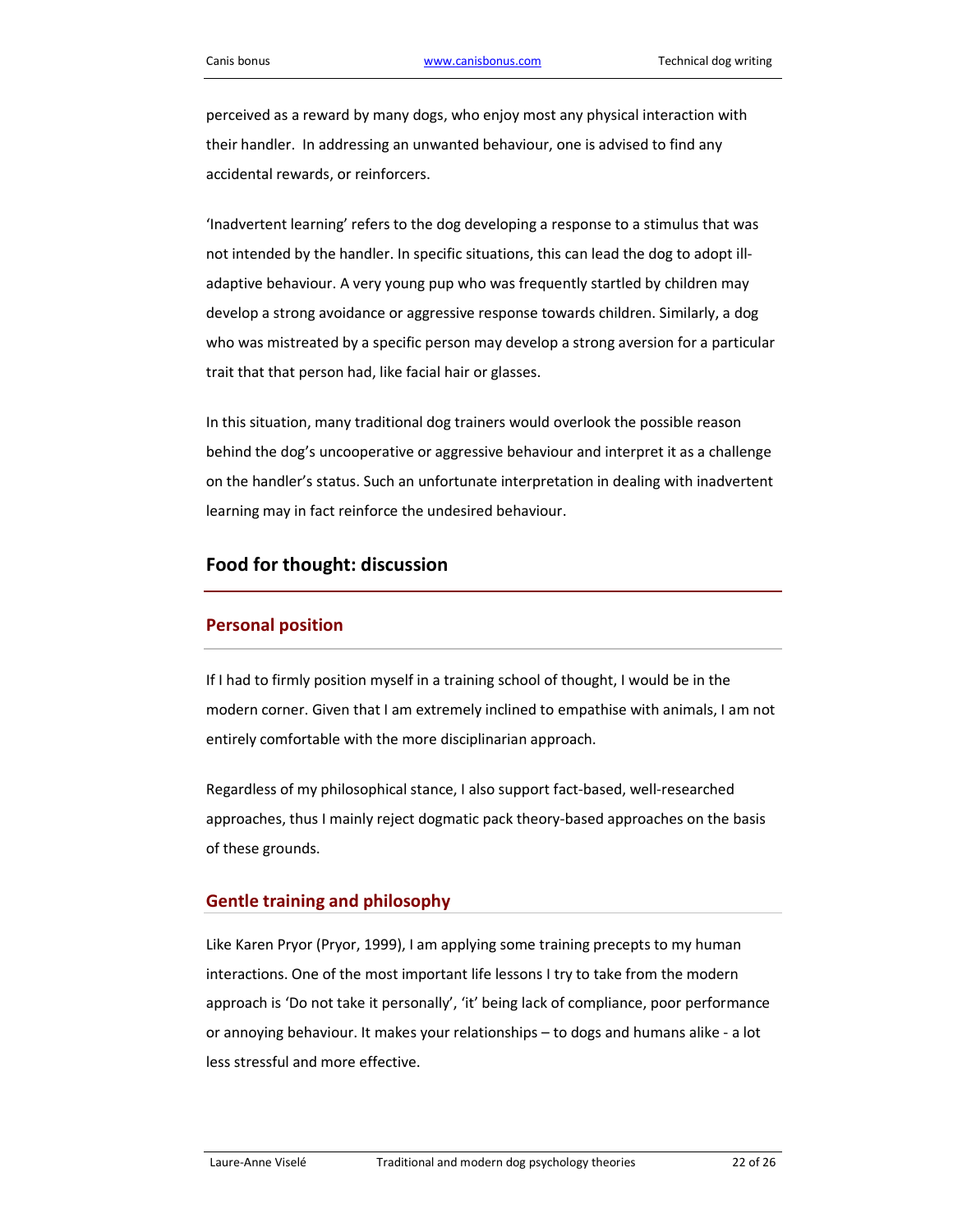The modern approach has also taught me that, when faced with an apparent road block, I should relax, find an alternative route, break it down or go back a step instead of frustratingly ploughing on. Modern dog training and Buddhism, that would be a nice essay!

Another valuable life lesson I try to export from dog training to everyday life is to forego the temptation for quick, shaky results in favour of solid foundations.

### On partisanship and controversy

I am wary of entrenching myself too radically in one philosophy, as scientific discoveries and cultural shifts have the nasty habit of turning around on themselves every few years. So I try to rein myself in before I allow myself to embark upon yet another of my passionate bashing sessions on the latest telegenic trainer. I try to remember to approach the subject with flexibility and modesty as, simply put, you never know what next scientific discovery will be. Will we evolve towards a strictly specialized breed-perbreed approach? Will we revert to a more disciplinarian approach when more groundbreaking facts are discovered?

I also try (not always successfully), to avoid spreading self-reinforcing and loosely factbased beliefs just because they fit with my philosophy. This precaution makes me go through excessive pains to research as thoroughly and honestly as possible. It slows me down, but gives me confidence to calmly state facts when faced with die-hard fans of the dominance-based theory.

Having had the same ineffective and frustrating discussion again and again, I am endeavouring to heed my grand-mother's advice: 'You won't catch flies with vinegar, but with honey, honey'. So when I get caught up on the old dominance discussion again, I try to tactfully explain my point once, rather than belittle my interlocutor or keep insisting.

Having said all of the above, I keep finding it next to impossible to calmly keep my 'no judgement' 'no intervention' approach when I see a dog being abused in the name of the 'dominance; or the 'pack theory' (violent yanking, unfair yelling, etc.). Thus I have found myself in many unpleasant situations, as I just had to give my most unwelcome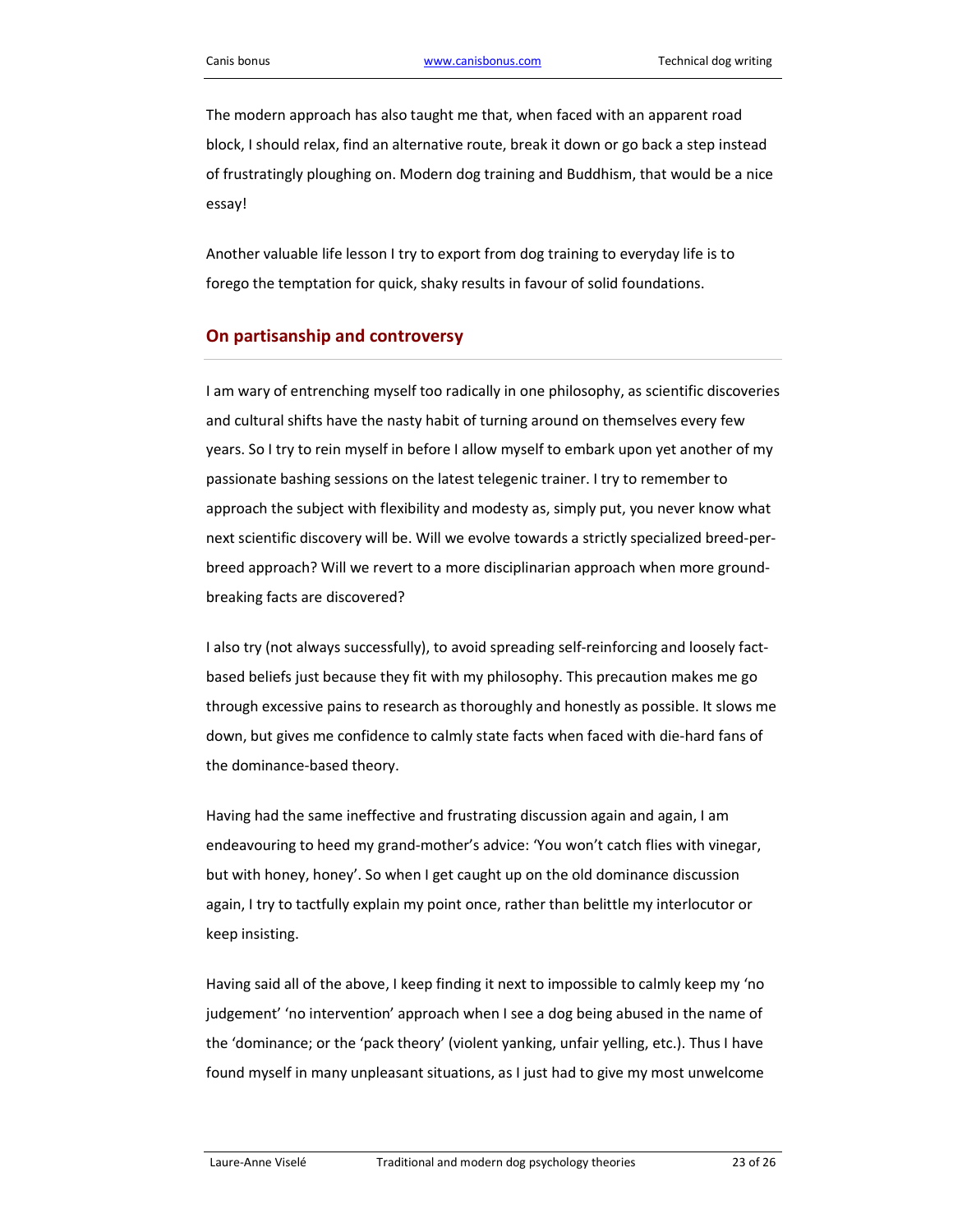opinion. I am yet to find an approach that is less stressful and more effective, but I cannot just stand back and watch abuse in the name of training.

#### On standards in the canine professions

The 'gentle' message would be more effectively spread were the canine professions subject to well-defined, central and universal academic and professional standards. Nowadays, any well-meaning but potentially insufficiently qualified dog lover can set up shop as a canine professional and continue to spread sometimes self-reinforcing antiquated opinions to their clientele. With what little influence I possess, I am using all the PR tools in my panoply to inch closer and closer to that vision.

### Parting words: conclusion

Here's hoping you enjoyed reading this essay on a subject I am deeply passionate about. Thank you for giving me the opportunity to get on my soapbox, and order my thoughts on this can of worms that is the comparison of modern versus traditional training approaches.

Modern theories consider such things as survival instinct, opportunism, inadvertent learning & accidental reward as well as your examples of inadequate training & the use of inappropriate training methods as some of the explanation for canine behaviour. These additional points were worth mentioning.